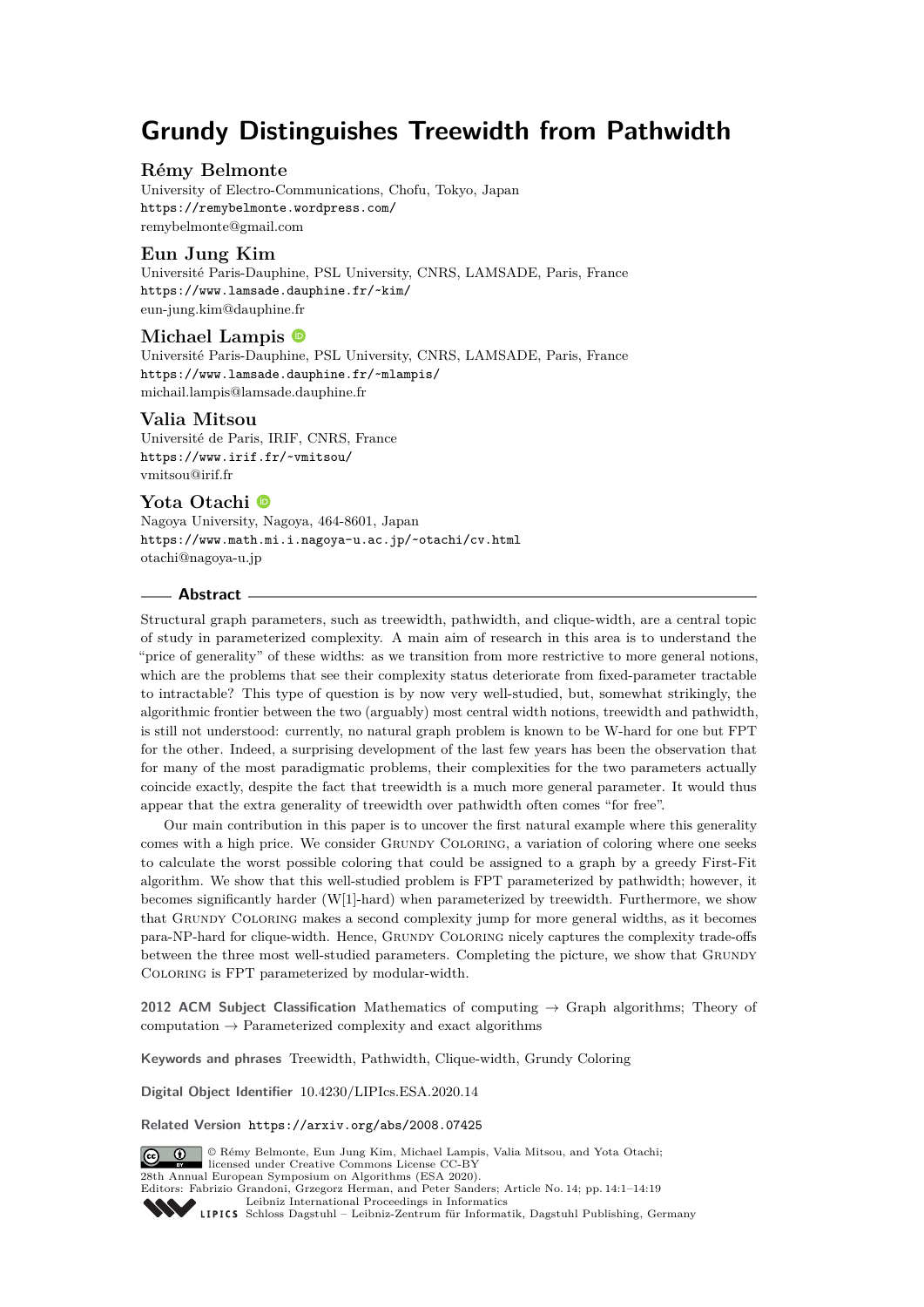### **14:2 Grundy Distinguishes Treewidth from Pathwidth**

**Funding** Supported under the PRC CNRS JSPS 2019-2020 program, project PARAGA (Parameterized Approximation Graph Algorithms).

*Rémy Belmonte*: The author was partially supported by JSPS KAKENHI Grant Number JP18K11157. *Eun Jung Kim*: The author was partially supported by ANR JCJC Grant Number 18-CE40-0025-01 *Yota Otachi*: The author was partially supported by JSPS KAKENHI Grant Numbers JP18K11168, JP18K11169, JP18H04091.

# **1 Introduction**

The study of the algorithmic properties of *structural graph parameters* has been one of the most vibrant research areas of parameterized complexity in the last few years. In this area we consider graph complexity measures ("graph width parameters"), such as treewidth, and attempt to characterize the class of problems which become tractable for each notion of width. The most important graph widths are often comparable to each other in terms of their generality. Hence, one of the main goals of this area is to understand which problems separate two comparable parameters, that is, which problems transition from being FPT for a more restrictive parameter to W-hard for a more general one<sup>[1](#page-1-0)</sup>. This endeavor is sometimes referred to as determining the "price of generality" of the more general parameter.

The two most widely studied graph widths are probably treewidth and pathwidth, which have an obvious containment relationship to each other. Despite this, to the best of our knowledge, no natural problem is currently known to delineate their complexity border in the sense we just described. Our main contribution is exactly to uncover a natural, well-known problem which fills this gap. Specifically, we show that Grundy Coloring, the problem of ordering the vertices of a graph to maximize the number of colors used by the First-Fit coloring algorithm, is FPT parameterized by pathwidth, but W[1]-hard parameterized by treewidth. We then show that GRUNDY COLORING makes a further complexity jump if one considers clique-width, as in this case the problem is para-NP-complete. Hence, Grundy Coloring turns out to be an interesting specimen, nicely demonstrating the algorithmic trade-offs involved among the three most central graph widths.

**Graph widths and the price of generality.** Much of modern parameterized complexity theory is centered around studying graph widths, especially treewidth and its variants. In this paper we focus on the parameters summarized in Figure [1,](#page-2-0) and especially the parameters that form a linear hierarchy, from vertex cover, to tree-depth, pathwidth, treewidth, and clique-width. Each of these parameters is a strict generalization of the previous ones in this list. On the algorithmic level we would expect this relation to manifest itself by the appearance of more and more problems which become *intractable* as we move towards the more general parameters. Indeed, a search through the literature reveals that for each step in this list of parameters, several *natural* problems have been discovered which distinguish the two consecutive parameters (we give more details below). The one glaring exception to this rule seems to be the relation between treewidth and pathwidth.

Treewidth is a parameter of central importance to parameterized algorithmics, in part because wide classes of problems (notably all  $MSO<sub>2</sub>$ -expressible problems [\[18\]](#page-15-0)) are FPT for this parameter. Treewidth is usually defined in terms of tree decompositions of graphs, which naturally leads to the equally well-known notion of pathwidth, defined by forcing the decomposition to be a path. On a graph-theoretic level, the difference between the two

<span id="page-1-0"></span>We assume the reader is familiar with the basics of parameterized complexity theory, such as the classes FPT and W[1], as given in standard textbooks [\[21\]](#page-15-1).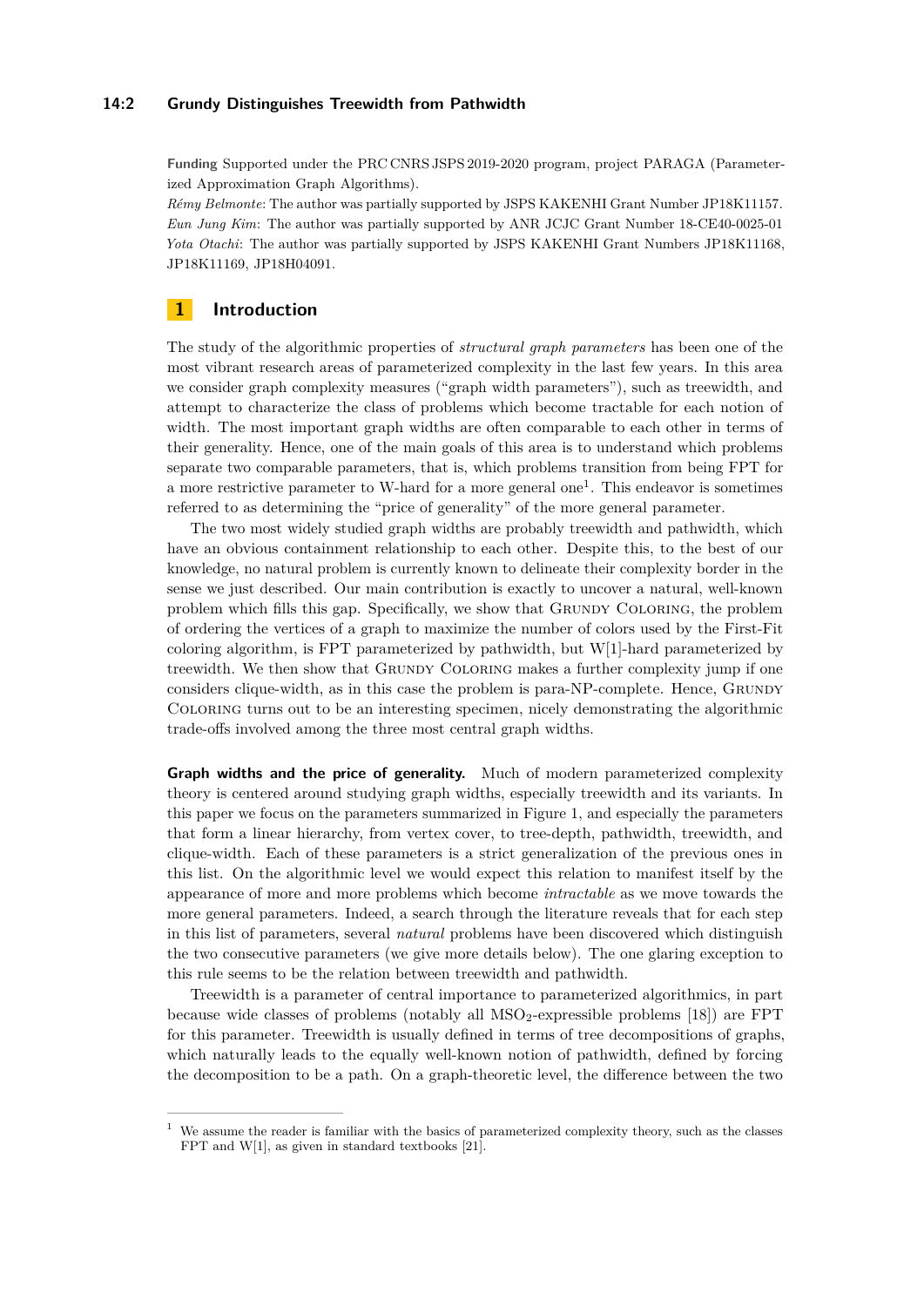notions is well-understood and treewidth is known to describe a much richer class of graphs. In particular, while all graphs of pathwidth *k* have treewidth at most *k*, there exist graphs of constant treewidth (in fact, even trees) of unbounded pathwidth. Naturally, one would expect this added richness of treewidth to come with some negative algorithmic consequences in the form of problems which are FPT for pathwidth but W-hard for treewidth. Furthermore, since treewidth and pathwidth are probably the most studied parameters in our list, one might expect the problems that distinguish the two to be the first ones to be discovered.

Nevertheless, so far this (surprisingly) does not seem to have been the case: on the one hand, FPT algorithms for pathwidth are DPs which also extend to treewidth; on the other hand, we give (in Section [1.1\)](#page-4-0) a semi-exhaustive list of dozens of natural problems which are W[1]-hard for treewidth and turn out without exception to also be hard for pathwidth. In fact, even when this is sometimes not explicitly stated in the literature, the same reduction that establishes W-hardness by treewidth also does so for pathwidth. Intuitively, an explanation for this phenomenon is that the basic structure of such reductions typically resembles a  $k \times n$ (or smaller) grid, which has both treewidth and pathwidth bounded by *k*.

Our main motivation in this paper is to take a closer look at the algorithmic barrier between pathwidth and treewidth and try to locate a natural (that is, not artificially contrived) problem whose complexity transitions from FPT to W-hard at this barrier. Our main result is the proof that Grundy Coloring is such a problem. This puts in the picture the last missing piece of the puzzle, as we now have natural problems that distinguish the parameterized complexity of any two consecutive parameters in our main hierarchy.

<span id="page-2-0"></span>

| Parameter     | Result       | Ref        |
|---------------|--------------|------------|
| Clique-width  | para-NP-hard | Theorem 25 |
| Treewidth     | $W[1]$ -hard | Theorem 16 |
| Pathwidth     | <b>FPT</b>   | Theorem 20 |
| Modular-width | FPT          | Theorem 26 |

In the figure, clique-width, treewidth, pathwidth, tree-depth, vertex cover, feedback vertex set, neighborhood diversity, and modular-width are indicated as cw, tw, pw, td, vc, fvs, nd, and mw respectively. Arrows indicate more general parameters. Dotted arrows indicate that the parameter may increase exponentially, (e.g. graphs of vc *k* have nd at most  $2^k + k$ ).

**Figure 1** Summary of considered graph parameters and results.

**Grundy Coloring.** In the GRUNDY COLORING problem we are given a graph  $G = (V, E)$ and are asked to order *V* in a way that maximizes the number of colors used by the greedy (First-Fit) coloring algorithm. The notion of Grundy coloring was first introduced by Grundy in the 1930s, and later formalized in [\[17\]](#page-15-2). Since then, the complexity of GRUNDY COLORING has been very well-studied (see [\[1,](#page-14-0) [3,](#page-14-1) [14,](#page-14-2) [30,](#page-15-3) [44,](#page-16-0) [46,](#page-17-0) [52,](#page-17-1) [55,](#page-17-2) [73,](#page-18-1) [74,](#page-18-2) [76,](#page-18-3) [77,](#page-18-4) [78\]](#page-18-5) and the references therein). For the natural parameter, namely the number of colors to be used, Grundy coloring was recently proved to be  $W[1]$  $W[1]$ -hard in [1]. An XP algorithm for GRUNDY Coloring parameterized by treewidth was given in [\[74\]](#page-18-2), using the fact that the Grundy number of any graph is at most  $\log n$  times its treewidth. In [\[13\]](#page-14-3) Bonnet et al. explicitly asked whether this can be improved to an FPT algorithm. They also observed that the problem is FPT parameterized by vertex cover. It appears that the complexity of Grundy Coloring parameterized by pathwidth was never explicitly posed as a question and it was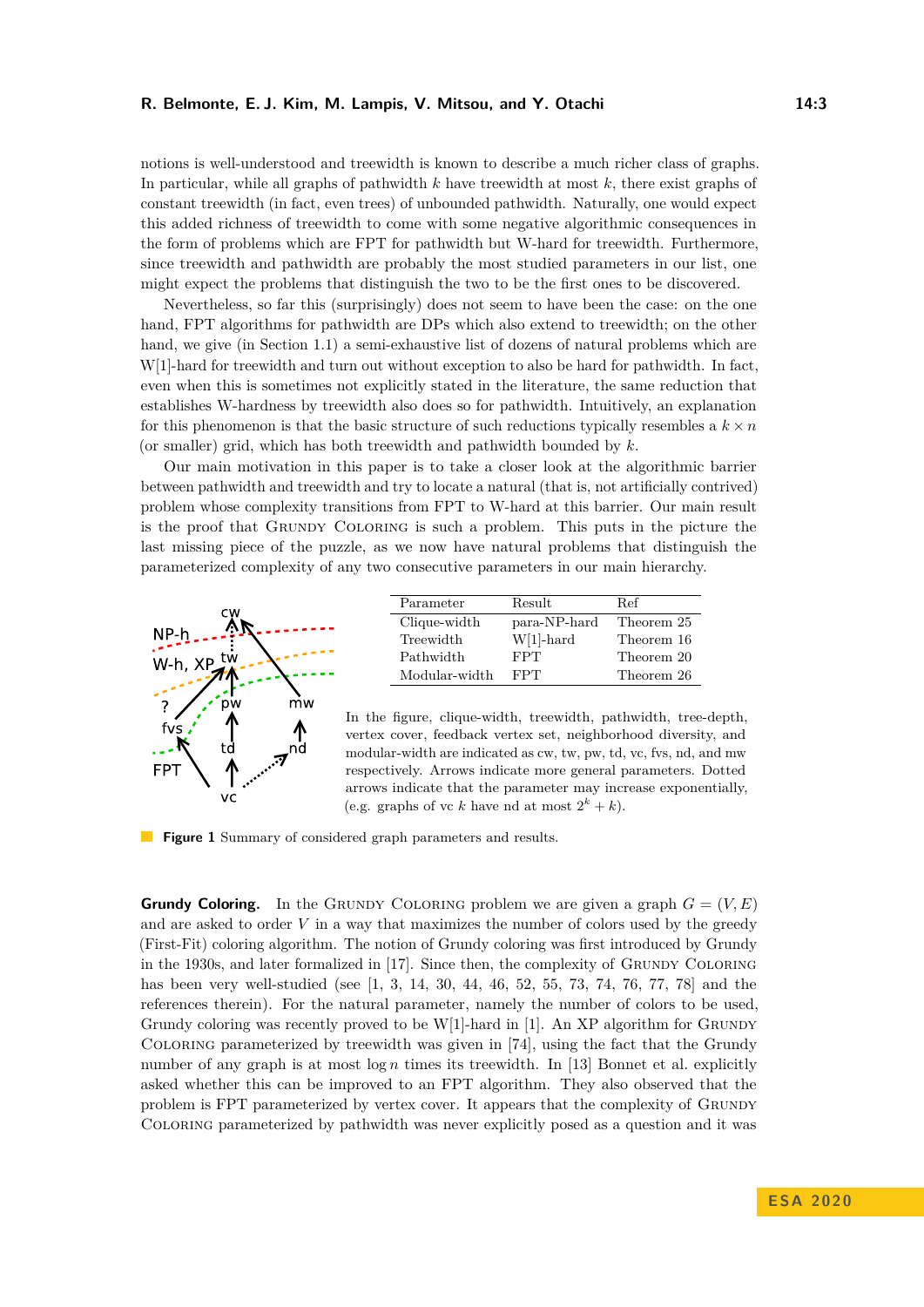### **14:4 Grundy Distinguishes Treewidth from Pathwidth**

not suspected that it may differ from that for treewidth. We note that, since the problem (as given in Definition [1\)](#page-5-0) is easily seen to be  $MSO<sub>1</sub>$  expressible for a fixed Grundy number, it is FPT for all considered parameters if the Grundy number is also a parameter [\[19\]](#page-15-4), so we intuitively want to concentrate on cases where the Grundy number is large.

**Our results.** Our results illuminate the complexity of GRUNDY COLORING parameterized by pathwidth and treewidth, as well as clique-width and modular-width. More specifically:

- 1. We show that GRUNDY COLORING is W[1]-hard parameterized by treewidth via a reduction from *k*-MULTI-COLORED CLIQUE. The main building block of our reduction is the structure of binomial trees, which have treewidth one but unbounded pathwidth, which explains the complexity jump between the two parameters. As mentioned, an XP algorithm is known in this case [\[74\]](#page-18-2), so this result is in a sense tight.
- **2.** We show that Grundy Coloring is FPT parameterized by pathwidth. Our main tool here is a combinatorial lemma, which draws heavily from known combinatorial bounds on the performance of First-Fit coloring on intervals graphs [\[53,](#page-17-3) [65\]](#page-18-6). We use this lemma to show that on any graph the Grundy number is at most a linear function of the pathwidth.
- **3.** We show that Grundy Coloring is para-NP-complete parameterized by clique-width, that is, NP-complete for graphs of constant clique-width (specifically, clique-width 6).
- 4. We show that GRUNDY COLORING is FPT parameterized by neighborhood diversity (which is defined in [\[56\]](#page-17-4)) and leverage this result to obtain an FPT algorithm parameterized by modular-width (which is defined in [\[38\]](#page-16-1)).

Our main interest is concentrated in the first two results, which achieve our goal of finding a natural problem distinguishing pathwidth from treewidth. The result for clique-width nicely fills out the picture by giving an intuitive view of the evolution of the complexity of the problem and showing that in a case where no non-trivial bound can be shown on the optimal value, the problem becomes hopelessly hard from the parameterized point of view.

**Other related work.** Let us now give a brief survey of "price of generality" results involving our considered parameters, that is, results showing that a problem is efficient for one parameter but hard for a more general one. In this area, the results of Fomin et al. [\[35\]](#page-16-2), introducing the term "price of generality", have been particularly impactful. This work and its follow-ups [\[36,](#page-16-3) [37\]](#page-16-4), were the first to show that four natural graph problems (Coloring, Edge Dominating Set, Max Cut, Hamiltonicity) which are FPT for treewidth, become W[1]-hard for clique-width. In this sense, these problems, as well as problems discovered later such as counting perfect matchings [\[20\]](#page-15-5), SAT [\[68,](#page-18-7) [23\]](#page-15-6), ∃∀-SAT [\[59\]](#page-17-5), ORIENTABLE DELETION [\[45\]](#page-16-5), and *d*-REGULAR INDUCED SUBGRAPH [\[16\]](#page-15-7), form part of the "price" we have to pay for considering a more general parameter. This line of research has thus helped to illuminate the complexity border between the two most important sparse and dense parameters (treewidth and clique-width), by giving a list of *natural* problems distinguishing the two. (An artificial  $MSO<sub>2</sub>$ -expressible such problem was already known much earlier [\[19,](#page-15-4) [58\]](#page-17-6)).

Let us now focus in the area below treewidth in Figure [1](#page-2-0) by considering problems which are in XP but W[1]-hard parameterized by treewidth. By now, there is a small number of problems in this category which are known to be  $W[1]$ -hard even for vertex cover: LIST Coloring [\[31\]](#page-16-6) was the first such problem, followed by CSP (for the vertex cover of the dual graph) [\[70\]](#page-18-8), and more recently by  $(k, r)$ -CENTER,  $d$ -SCATTERED SET, and MIN POWER STEINER TREE [\[49,](#page-17-7) [48,](#page-17-8) [50\]](#page-17-9) on weighted graphs. Intuitively, it is not surprising that problems W[1]-hard by vertex cover are few and far between, since this is a very restricted parameter.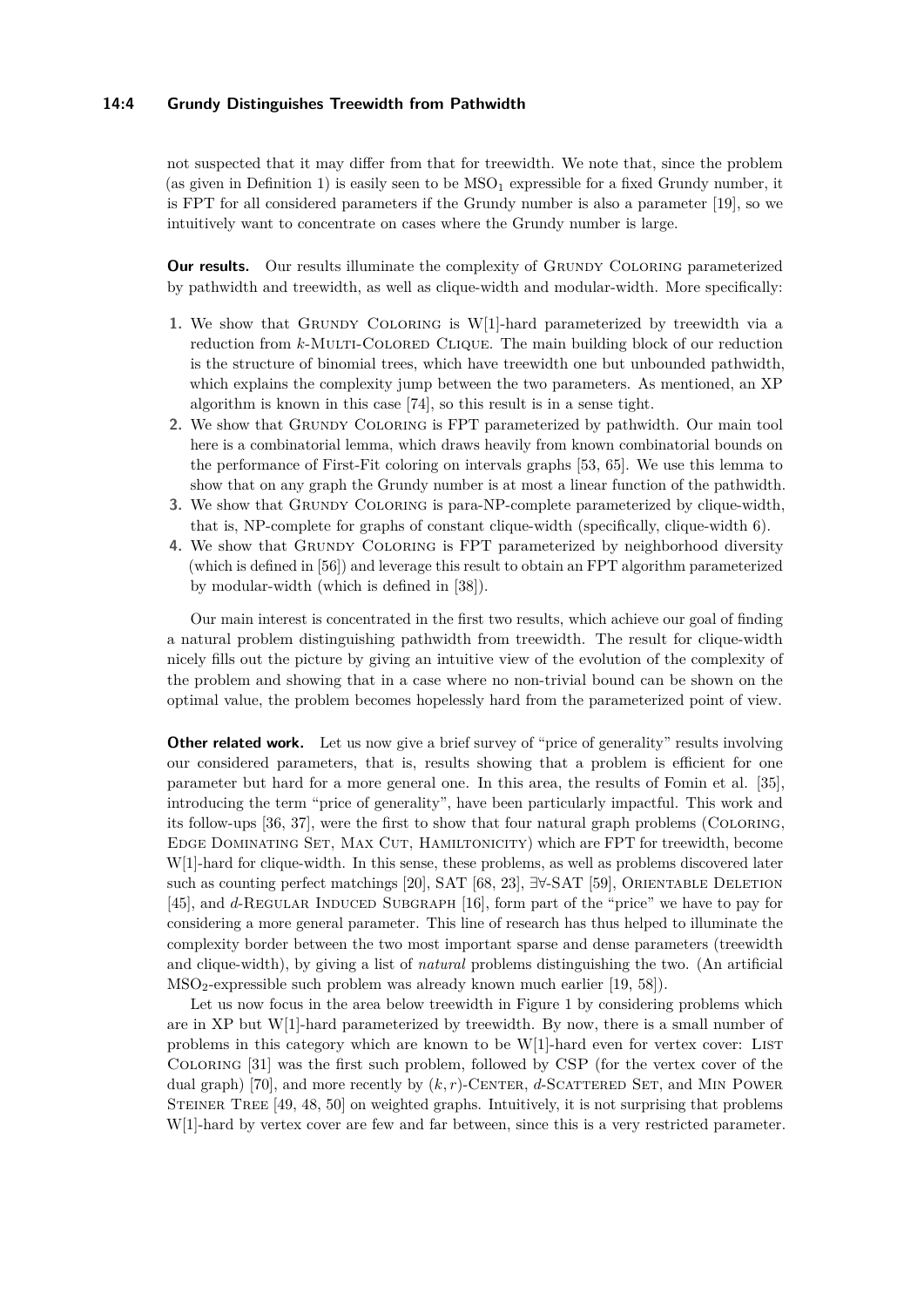Indeed, for most problems in the literature which are W[1]-hard by treewidth, vertex cover is the only parameter (among the ones considered here) for which the problem becomes FPT.

A second interesting category are problems which are FPT for tree-depth ([\[66\]](#page-18-9)) but W[1]-hard for pathwidth. MIXED CHINESE POSTMAN PROBLEM was the first discovered problem of this type  $[43]$ , followed by MIN BOUNDED-LENGTH CUT  $[25, 10]$  $[25, 10]$  $[25, 10]$ , ILP  $[40]$ , GEODETIC SET [\[51\]](#page-17-10) and unweighted  $(k, r)$ -CENTER and *d*-SCATTERED SET [\[49,](#page-17-7) [48\]](#page-17-8).

To the best of our knowledge, for all remaining problems which are known to be W[1]-hard by treewidth, the reductions that exist in the literature also establish W[1]-hardness for pathwidth. Below we give a (semi-exhaustive) list of problems which are known to be W[1]-hard by treewidth. After reviewing the relevant works we have verified that all of the following problems are in fact shown to be W[1]-hard parameterized by pathwidth (and in many case by feedback vertex set and tree-depth), even if this is not explicitly claimed.

### <span id="page-4-0"></span>**1.1 Known problems which are W-hard for treewidth and for pathwidth**

- $\blacksquare$  PRECOLORING EXTENSION and EQUITABLE COLORING are shown to be W[1]-hard for both tree-depth and feedback vertex set in [\[31\]](#page-16-6) (though the result is claimed only for treewidth). This is important, because Equitable Coloring often serves as a starting point for reductions to other problems. A second hardness proof for this problem was recently given in [\[22\]](#page-15-9). These two problems are FPT by vertex cover [\[33\]](#page-16-9).
- Capacitated Dominating Set and Capacitated Vertex Cover are W[1]-hard m. for both tree-depth and feedback vertex set [\[24\]](#page-15-10) (though again the result is claimed for treewidth).
- $\blacksquare$  MIN MAXIMUM OUT-DEGREE on weighted graphs is W[1]-hard by tree-depth and feedback vertex set [\[72\]](#page-18-10).
- GENERAL FACTORS is  $W[1]$ -hard by tree-depth and feedback vertex set [\[71\]](#page-18-11).
- TARGET SET SELECTION is W[1]-hard by tree-depth and feedback vertex set [\[9\]](#page-14-5) but FPT  $\sim$ for vertex cover [\[67\]](#page-18-12).
- BOUNDED DEGREE DELETION is W[1]-hard by tree-depth and feedback vertex set, but FPT for vertex cover [\[11,](#page-14-6) [39\]](#page-16-10).
- FAIR VERTEX COVER is W[1]-hard by tree-depth and feedback vertex set [\[54\]](#page-17-11).  $\rightarrow$
- FIXING CORRUPTED COLORINGS is W[1]-hard by tree-depth and feedback vertex set  $[12]$ (reduction from Precoloring Extension).
- MAX NODE DISJOINT PATHS is W[1]-hard by tree-depth and feedback vertex set [\[29,](#page-15-11) [34\]](#page-16-11).
- DEFECTIVE COLORING is W[1]-hard by tree-depth and feedback vertex set [\[8\]](#page-14-8).  $\blacksquare$
- POWER VERTEX COVER is W[1]-hard by tree-depth but open for feedback vertex set [\[2\]](#page-14-9).  $\overline{\phantom{a}}$
- MAJORITY CSP is W[1]-hard parameterized by the tree-depth of the incidence graph  $\overline{\phantom{a}}$ [\[23\]](#page-15-6).
- LIST HAMILTONIAN PATH is W[1]-hard for pathwidth  $[62]$ .  $\sim$
- $\blacksquare$  L(1,1)-COLORING is W[1]-hard for pathwidth, FPT for vertex cover [\[33\]](#page-16-9).
- COUNTING LINEAR EXTENSIONS of a poset is W[1]-hard (under Turing reductions) for  $\sim$ pathwidth [\[26\]](#page-15-12).
- $\blacksquare$  Equitable Connected Partition is W[1]-hard by pathwidth and feedback vertex set, FPT by vertex cover [\[28\]](#page-15-13).
- SAFE SET is W[1]-hard parameterized by pathwidth, FPT by vertex cover [\[7\]](#page-14-10).  $\sim$
- MATCHING WITH LOWER QUOTAS is W[1]-hard parameterized by pathwidth [\[4\]](#page-14-11). and in
- SUBGRAPH ISOMORPHISM is W[1]-hard parameterized by the pathwidth of  $G$ , even when  $\rightarrow$ *G, H* are connected planar graphs of maximum degree 3 and *H* is a tree [\[61\]](#page-17-13).
- $\blacksquare$  METRIC DIMENSION is W[1]-hard by pathwidth [\[15\]](#page-15-14).
- Simple Comprehensive Activity Selection is W[1]-hard by pathwidth [\[27\]](#page-15-15).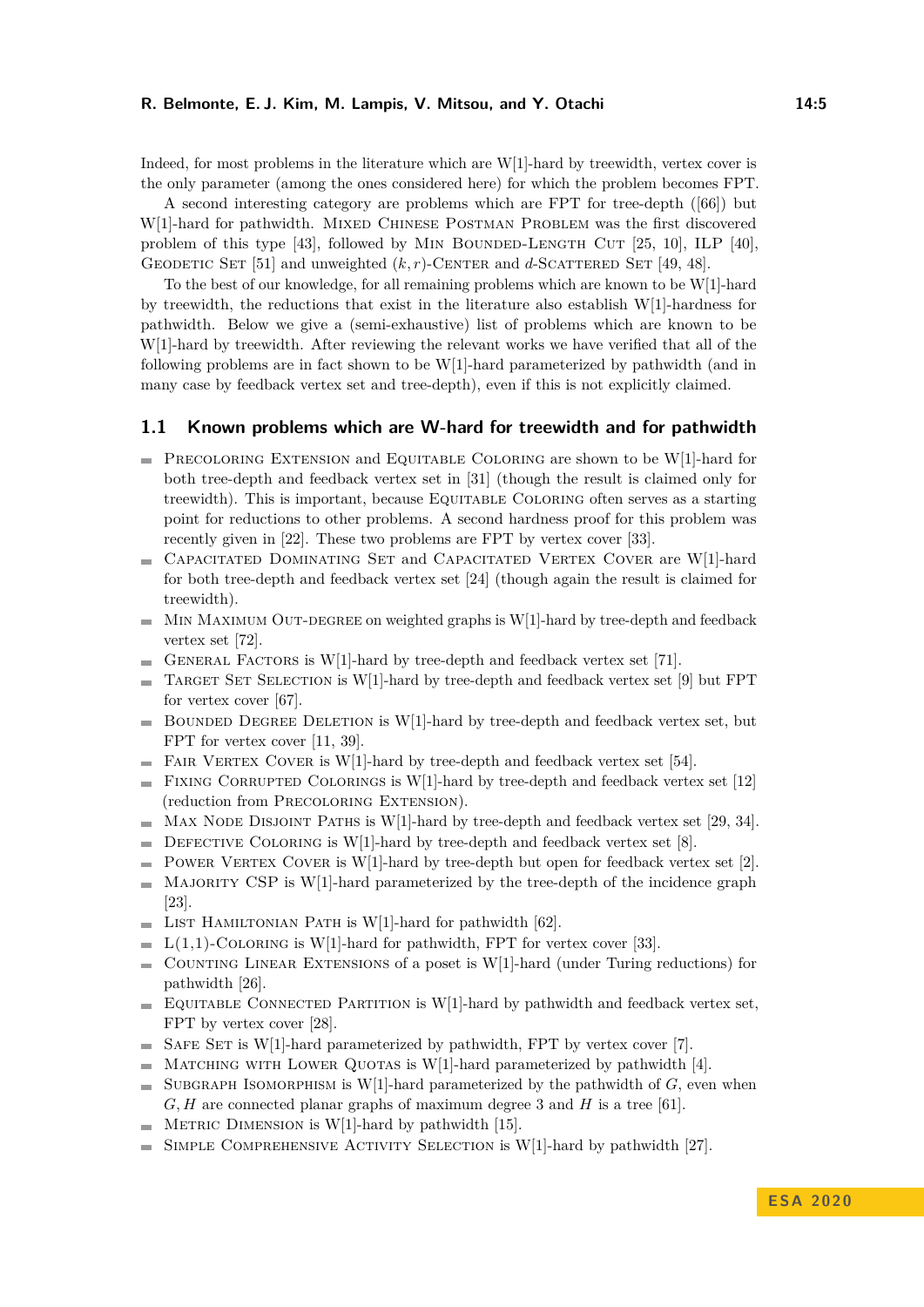- $\blacksquare$  DEFENSIVE STACKELBERG GAME FOR IGL is W[1]-hard by pathwidth (reduction from Equitable Coloring) [\[5\]](#page-14-12).
- DIRECTED  $(p, q)$ -EDGE DOMINATING SET is W[1]-hard parameterized by pathwidth [\[6\]](#page-14-13).  $\sim$
- Maximum Path Coloring is W[1]-hard for pathwidth [\[57\]](#page-17-14).  $\frac{1}{2}$
- Unweighted  $k$ -Sparsest Cut is W[1]-hard parameterized by the three combined parame- $\blacksquare$ ters tree-depth, feedback vertex set, and *k* [\[47\]](#page-17-15).
- GRAPH MODULARITY is  $W[1]$ -hard parameterized by pathwidth plus feedback vertex set [\[63\]](#page-18-13).

Let us also mention in passing that the algorithmic differences of pathwidth and treewidth may also be studied in the context of problems which are hard for constant treewidth. Such problems also generally remain hard for constant pathwidth (examples are Steiner FOREST  $[42]$ , BANDWIDTH  $[64]$ , MINIMUM MCUT  $[41]$ ). One could also potentially try to distinguish between pathwidth and treewidth by considering the parameter dependence of a problem that is FPT for both. Indeed, for a long time the best-known algorithm for DOMINATING SET had complexity  $3^k$  for pathwidth, but  $4^k$  for treewidth. Nevertheless, the advent of fast subset convolution techniques [\[75\]](#page-18-15), together with tight SETH-based lower bounds [\[60\]](#page-17-16) has, for most problems, shown that the complexities on the two parameters coincide exactly.

Finally, let us mention a case where pathwidth and treewidth have been shown to be quite different in a sense similar to our framework. In [\[69\]](#page-18-16) Razgon showed that a CNF can be compiled into an OBDD (Ordered Binary Decision Diagram) of size FPT in the pathwidth of its incidence graphs, but there exist formulas that always need OBDDs of size XP in the treewidth. Although this result does separate the two parameters, it is somewhat adjacent to what we are looking for, as it does not speak about the complexity of a decision problem, but rather shows that an OBDD-producing algorithm parameterized by treewidth would need XP time simply because it would have to produce a huge output in some cases.

### **2 Definitions and Preliminaries**

For non-negative integers *i, j*, we use [*i, j*] to denote the set  $\{k \mid i \leq k \leq j\}$ . Note that if  $j < i$ , then the set  $[i, j]$  is empty. We will also write simply  $[i]$  to denote the set  $[1, i]$ .

We give two equivalent definitions of our main problem.

<span id="page-5-0"></span> $\triangleright$  **Definition 1.** *A k-Grundy Coloring of a graph*  $G = (V, E)$  *is a partition of V into k non-empty sets*  $V_1, \ldots, V_k$  *such that: (i) for each*  $i \in [k]$  *the set*  $V_i$  *induces an independent set; (ii) for each*  $i \in [k-1]$  *the set*  $V_i$  *dominates the set*  $\bigcup_{i < j \leq k} V_j$ *.* 

 $\blacktriangleright$  **Definition 2.** *A k-Grundy Coloring of a graph*  $G = (V, E)$  *is a proper k-coloring*  $c: V \rightarrow [k]$ *that results by applying the First-Fit algorithm on an ordering of V ; the First-Fit algorithm colors one by one the vertices in the given ordering, assigning to a vertex the minimum color that is not already assigned to one of its preceding neighbors.*

The Grundy number of a graph *G*, denoted by Γ(*G*), is the maximum *k* such that *G* admits a *k*-Grundy Coloring. In a given Grundy Coloring, if  $u \in V_i$  (equiv. if  $c(u) = i$ ) we will say that *u* was given color *i*. The GRUNDY COLORING problem is the problem of determining the maximum *k* for which a graph *G* admits a *k*-Grundy Coloring. It is not hard to see that a proper coloring is a Grundy coloring if and only if every vertex assigned color *i* has at least one neighbor assigned color *j*, for each  $j < i$ .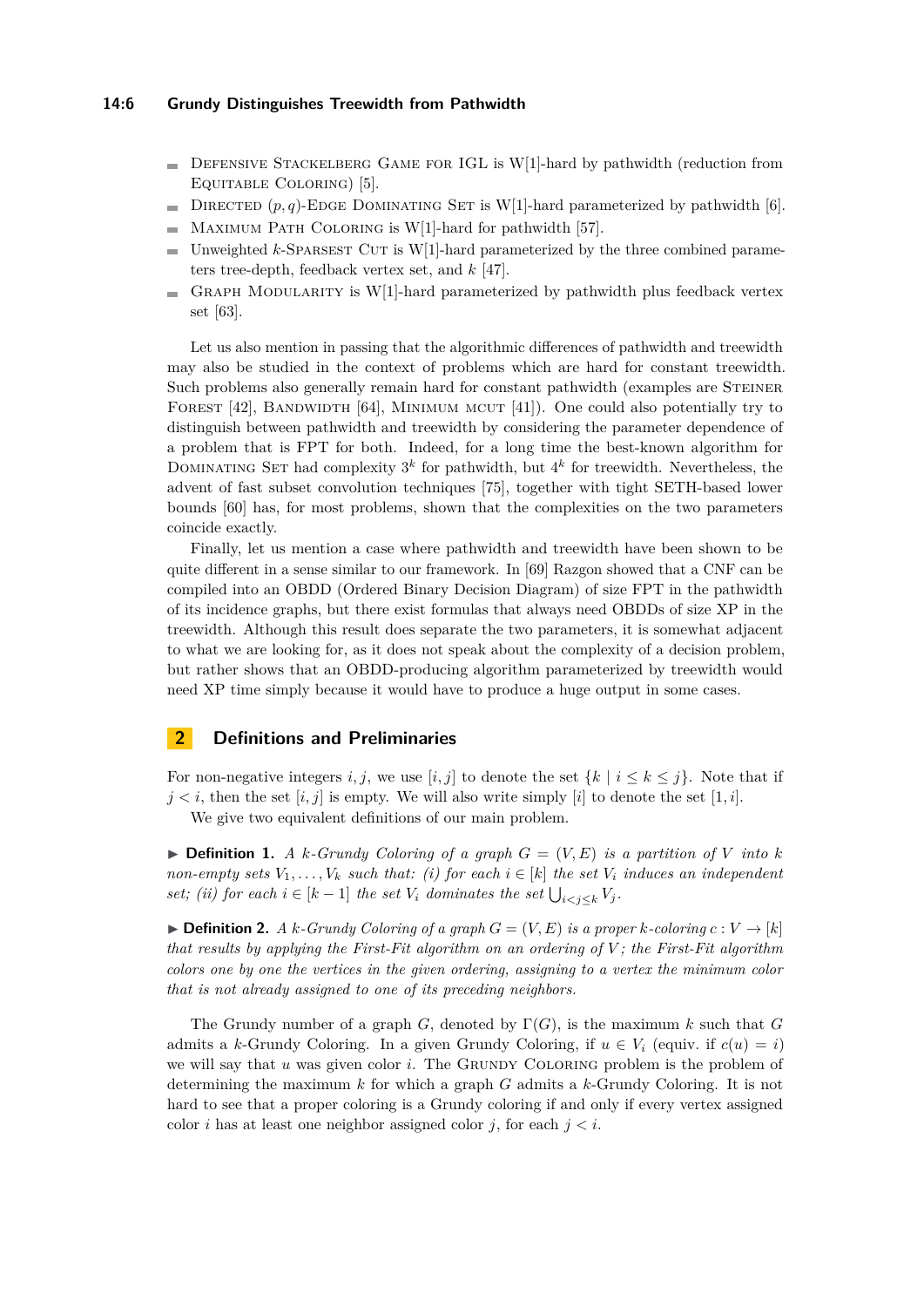# <span id="page-6-2"></span>**3 W[1]-Hardness for Treewidth**

In this section we prove that GRUNDY COLORING parameterized by treewidth is W[1]-hard (Theorem [16\)](#page-11-0). Our proof relies on a reduction from *k*-Multi-Colored Clique and initially establishes W[1]-hardness for a more general problem where we are given a target color for a set of vertices (Lemma [8\)](#page-8-0); we then reduce this to GRUNDY COLORING. Interestingly, this intermediate problem turns out to be  $W[1]$ -hard even for pathwidth (Lemma [12\)](#page-9-0), since our reduction uses the standard strategy of constructing a grid-like structure of dimensions  $k \times n$ . The reason this reduction fails to prove that GRUNDY COLORING is W[1]-hard by pathwidth is that we use some gadgets to implement the targets and a support operation (which "pre-colors" some vertices) and for these gadgets we use trees of unbounded pathwidth. The results of Section [4](#page-11-1) show that this is essential: our reduction *needs* some part that causes it to have high pathwidth, otherwise the Grundy number of the constructed graph would be bounded by the parameter, resulting in an instance that can be solved in FPT time.

Let us now present the different parts of our construction. We will make use of the structure of binomial trees *T<sup>i</sup>* .

 $\triangleright$  **Definition 3.** The binomial tree  $T_i$  with root  $r_i$  is a rooted tree defined recursively in *the following way:*  $T_1$  *consists simply of its root*  $r_1$ *; in order to construct*  $T_i$  *for*  $i > 1$ *, we construct one copy of*  $T_j$  *for all*  $j < i$  *and a special vertex*  $r_i$ *, then we connect*  $r_j$  *with*  $r_i$ *. An alternative equivalent definition of the binomial tree*  $T_i$ ,  $i \geq 2$  *is that we construct two trees*  $T_{i-1}$ ,  $T'_{i-1}$ , we connect their roots  $r_{i-1}$ ,  $r'_{i-1}$  and select one of them as the new root  $r_i$ .

<span id="page-6-0"></span>**Proposition 4.** Let  $i \geq 2$ ,  $T_i$  be a binomial tree and  $1 \leq t < i$ . There exist  $2^{i-t-1}$  binomial *trees*  $T_t$  *which are vertex-disjoint and non-adjacent subtrees in*  $T_i$ *, where no*  $T_t$  *contains the root*  $r_i$  *of*  $T_i$ *.* 

<span id="page-6-1"></span>**Proposition 5.**  $\Gamma(T_i) \leq i$ *. Furthermore, for all*  $j \leq i$  *there exists a Grundy coloring which* assigns color  $i$  to the root of  $T_i$ .

The proofs of Propositions [4](#page-6-0) and [5](#page-6-1) can be found in the full version of this paper.

A Grundy coloring of  $T_i$  that assigns color *i* to  $r_i$  is called *optimal*. If  $r_i$  is assigned color *j < i* then we call the Grundy coloring *sub-optimal*.

We now define a generalization of the Grundy coloring problem with target colors and show that it is W[1]-hard parameterized by treewidth. We later describe how to reduce this problem to Grundy Coloring such that the treewidth does not increase by a lot.

 $\triangleright$  **Definition 6** (GRUNDY COLORING WITH TARGETS). We are given a graph  $G(V, E)$ , an *integer*  $t \in \mathbb{N}$  *called the target and a subset*  $S \subset V$ *. (For simplicity we will say that vertices of S have target t*.) If *G admits a Grundy Coloring which assigns color t to some vertex*  $s \in S$ *we say that, for this coloring, vertex s* achieves its target*. If there exists a Grundy Coloring of G which assigns to all vertices of S color t, then we say that G admits a* Target-achieving Grundy Coloring. GRUNDY COLORING WITH TARGETS *is the decision problem associated to the question "given G, S, t as defined above, does G admit a Target-achieving Grundy Coloring ?".*

We will also make use of the following operation:

▶ **Definition 7** (Tree-support). *Given a graph*  $G = (V, E)$ , a vertex  $u \in V$  and a set N of *positive integers, we define the* tree-support *operation as follows:* (a) for all  $i \in N$  *we add a copy of*  $T_i$  *in the graph; (b) we connect u to the root*  $r_i$  *of each of the*  $T_i$ *. We say that we add* supports *N* on *u*. The trees  $T_i$  will be called the supporting trees or supports of *u*. Slightly *abusing notation, we also call supports the numbers*  $i \in N$ *.*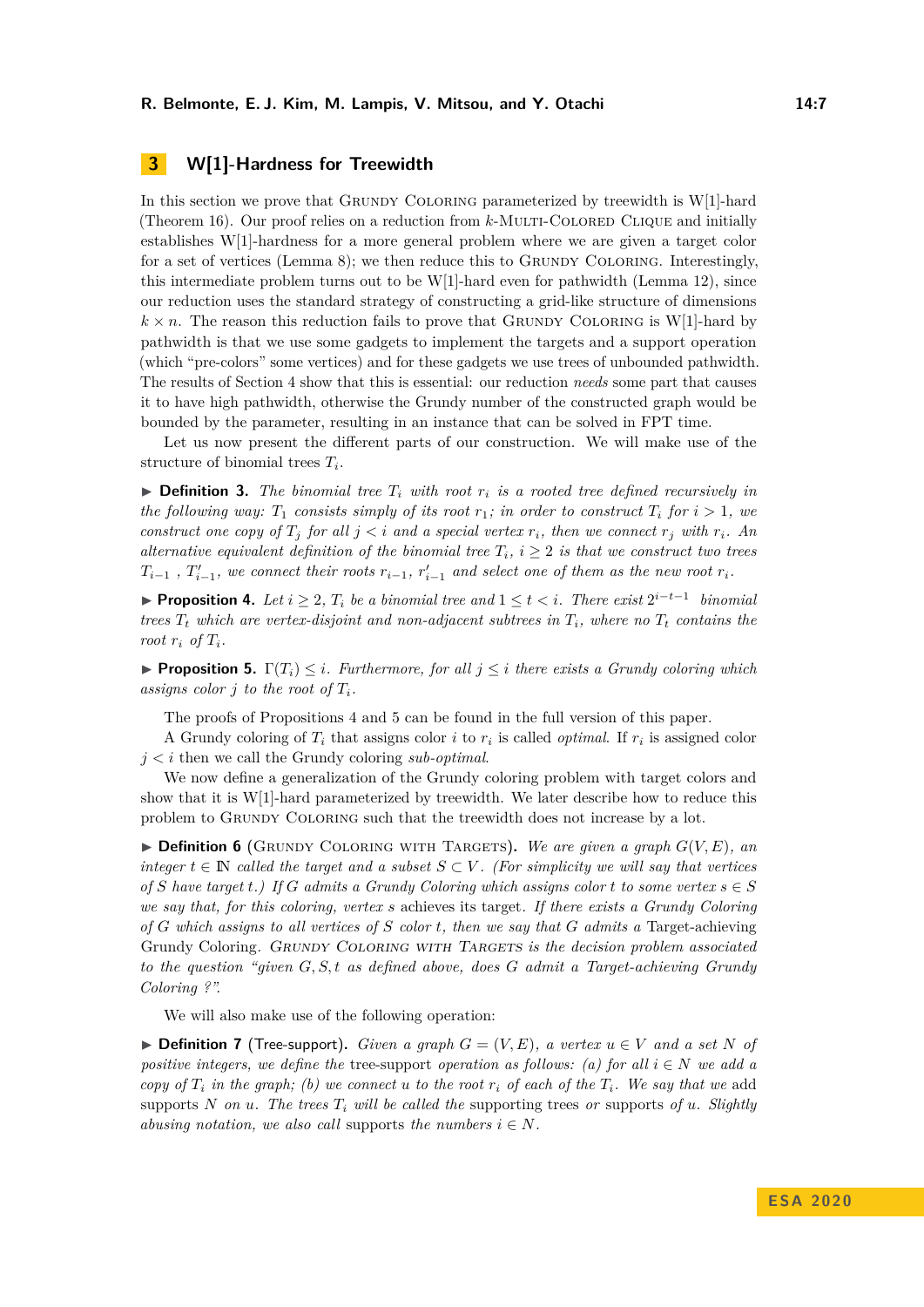<span id="page-7-0"></span>

**(a)** Vertex Selection gadget *Si,j* .

edge selection checkers and the supports of the  $p_{i,j}$  and  $s_{i,j}^l$ are not depicted. In the example  $B_x = 010$  and  $B_y = 100$ .

**Figure 2** The gadgets. Figure [2a](#page-7-0) is an enlargment of Figure [2b](#page-7-0) between *pi,j*−<sup>1</sup> and *pi,j* .

Intuitively, the tree-support operation ensures that vertex *u* may have at least one neighbor of color *i* for each  $i \in N$  in a Grundy coloring, and thus increase the color *u* can take. Observe that adding supporting trees to a vertex does not increase the treewidth, but does increase the pathwidth (binomial trees have unbounded pathwidth).

Our reduction is from *k*-Multi-Colored Clique, proven to be W[1]-hard in [\[32\]](#page-16-14): given a *k*-multipartite graph  $G = (V_1, V_2, \ldots, V_k, E)$ , decide if for every  $i \in [k]$  we can pick  $u_i \in V_i$ forming a clique, where *k* is the parameter. We can also assume that  $\forall i \in [k], |V_i| = n$ , that *n* is a power of 2, and that  $V_i = \{v_{i,0}, v_{i,1}, \ldots, v_{i,n-1}\}\.$  Furthermore, let  $|E| = m$ . We construct an instance of GRUNDY COLORING WITH TARGETS  $G' = (V', E')$  and  $t = 2 \log n + 4$  (where all logarithms are base two) using the following gadgets:

**Vertex selection**  $S_{i,j}$ . See Figure [2a.](#page-7-0) This gadget consists of  $2 \log n$  vertices  $S_{i,j}^1 \cup S_{i,j}^2 =$  $\bigcup_{l \in [\log n]} \{s_{i,j}^{2l-1}\} \cup \bigcup_{l \in [\log n]} \{s_{i,j}^{2l}\},\$  where for each  $l \in [\log n]$  we connect vertex  $s_{i,j}^{2l-1}$  to  $s_{i,j}^{2l}$  thus forming a matching. Furthermore, for each  $l \in [2, \log n]$ , we add supports  $[2l - 2]$ to vertices  $s_{i,j}^{2l-1}$  and  $s_{i,j}^{2l}$ . Observe that the vertices  $s_{i,j}^{2l-1}$  and  $s_{i,j}^{2l}$  together with their supports form a binomial tree  $T_{2l}$  with either of these vertices as the root. We construct  $k(m+2)$  gadgets  $S_{i,j}$ , one for each  $i \in [k], j \in [0, m+1].$ 

The vertex selection gadget  $S_{i,1}$  encodes in binary the vertex that is selected in the clique from  $V_i$ . In particular, for each pair  $s_{i,1}^{2l-1}, s_{i,1}^{2l}, l \in [\log n]$  either of these vertices can take the maximum color in an optimal grundy coloring of the binomial tree  $T_{2l}$  (that is, a coloring that gives the root of the binomial tree  $T_{2l}$  color 2*l*). A selection corresponds to bit 0 or 1 for the  $l^{th}$  binary position. In order to ensure that for each  $j \in [m]$  all (middle)  $S_{i,j}$  encode the same vertex, we use propagators.

- **Propagators**  $p_{i,j}$ . See Figure [2b.](#page-7-0) For  $i \in [k]$  and  $j \in [0, m]$ , a propagator  $p_{i,j}$  is a single vertex connected to all vertices of  $S^2_{i,j} \cup S^1_{i,j+1}$ . To each  $p_{i,j}$ , we also add supports  ${2 \log n + 1, 2 \log n + 2, 2 \log n + 3}.$  The propagators have target  $t = 2 \log n + 4.$
- **Edge selection**  $W_j$ . See Figure [2b.](#page-7-0) Let  $j = (v_{i,x}, v_{i',y}) \in E$ , where  $v_{i,x} \in V_i$  and  $v_{i',y} \in V_{i'}$ . The gadget  $W_j$  consists of four vertices  $w_{j,x}, w_{j,y}, w'_{j,x}, w'_{j,y}$ . We call  $w'_{j,x}, w'_{j,y}$  the *edge selection checkers*. We have the edges  $(w_{j,x}, w_{j,y})$ ,  $(w'_{j,x}, w_{j,x})$ ,  $(w'_{j,y}, w'_{j,y})$ . Let us now describe the connections of these vertices with the rest of the graph. Let  $B_x = b_1 b_2 \ldots b_{\log n}$ be the binary representation of *x*. We connect  $w_{j,x}$  to each vertex  $s_{ij}^{2l-b_l}$ ,  $l \in [\log n]$  (we do similarly for  $w_{j,y}$ ,  $S_{i',j}$ , and  $B_y$ ). We add to each of  $w_{j,x}$ ,  $w_{j,y}$  supports  $\bigcup_{l \in [\log n+1]} \{2l-1\}$ . We add to each of  $w'_{j,x}, w'_{j,y}$  supports  $[2 \log n + 3] \setminus \{2 \log n + 1\}$  and set the target  $t = 2 \log n + 4$  for these two vertices. We construct *m* such gadgets, one for each edge. We say that  $W_j$  *is activated* if at least one of  $w_{j,x}, w_{j,y}$  receives color  $2 \log n + 3$ .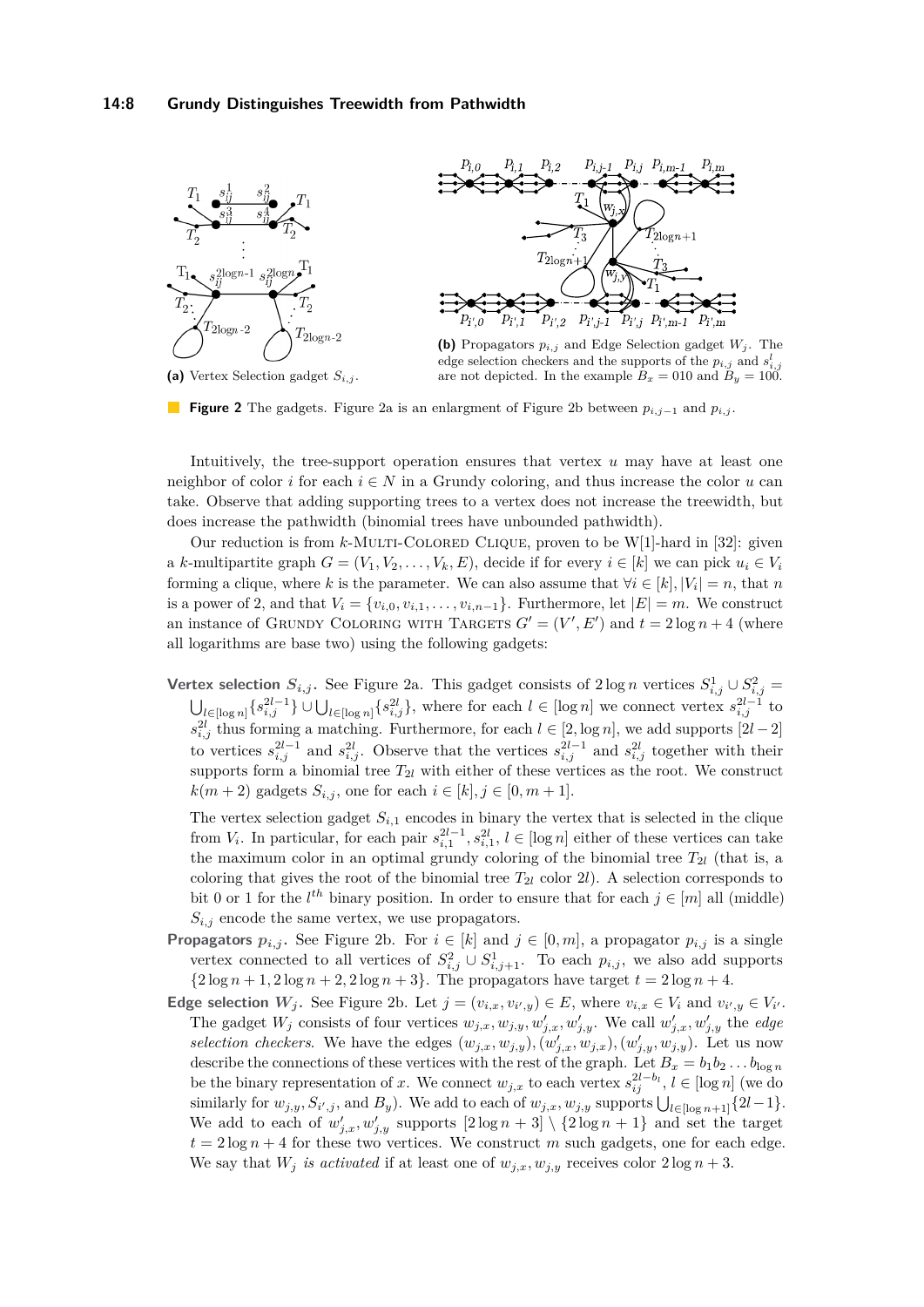**Edge validators**  $q_{i,i'}$ . We construct  $\binom{k}{2}$  of them, one for each pair  $(i, i'), i < i' \in [k]$ . The edge validator is a single vertex that is connected to all vertices  $w_{j,x}$  for which *j* is an edge between  $V_i$  and  $V_{i'}$ . We add supports  $[2 \log n + 1]$  and a target of  $t = 2 \log n + 4$ .

The edge validator plays the role of an "or" gadget: in order for it to achieve its target, at least one of its neighboring edge selection gadgets should be activated.

<span id="page-8-0"></span>**Lemma 8.** *G* has a clique of size  $k$  if and only if  $G'$  has a target-achieving Grundy coloring.

**Proof.**  $\Rightarrow$  Suppose that *G* has a clique. We color the vertices of *G'* in the following order: First, we color the vertex selection gadget  $S_{i,j}$ . We start from the supports which we color optimally. We then color the matchings as follows: let  $v_{i,x}$  be the vertex that was selected in the clique from  $V_i$  and  $b_1b_2 \ldots b_{\log n}$  be the binary representation of x; we color vertices  $s_{i,j}^{2l-(1-b_l)}$ ,  $l \in [\log n]$  with color  $2l-1$  and vertices  $s_{i,j}^{2l-b_l}$ ,  $l \in [\log n]$  will receive color 2l. For the propagators, we color their supports optimally. Propagators have  $2 \log n + 3$  neighbors each, all with different colors, so they receive color  $2 \log n + 4$ , thus achieving the targets.

Then, we color the edge validators  $q_{i,i'}$  and the edge selection gadgets  $W_i$  that correspond to edges of the clique (that is,  $j = (v_{i,x}, v_{i',y}) \in E$  and  $v_{i,x} \in V_i$ ,  $v_{i',y} \in V_{i'}$  are selected in the clique). We first color the supports of  $q_{i,i'}, w_{j,x}, w_{j,y}$  optimally. From the construction, vertex  $w_{j,x}$  is connected with vertices  $s_{i,j}^{2l-b_i}$  which have already been colored 2*l*,  $l \in [\log n]$ and with supports  $\bigcup_{l \in [\log n+1]} \{2l-1\}$ , thus  $w_{j,x}$  will receive color  $2 \log n + 2$ . Similarly  $w_{j,y}$ already has neighbors which are colored  $[2 \log n + 1]$ , but also  $w_{j,x}$ , thus it will receive color  $2 \log n + 3$ . These  $W_j$  will be activated. Since both  $w_{j,x}, w_{j,y}$  connect to  $q_{i,i'}$ , the latter will be assigned color  $2\log n + 4$ , thus achieving its target. As for  $w'_{j,x}$  and  $w'_{j,y}$ , these vertices have one neighbor colored *c*, where  $c = 2 \log n + 2$  or  $c = 2 \log n + 3$ . We color their support  $T_c$  sub-optimally so that the root receives color  $2 \log n + 1$ ; we color their remaining supports optimally. This way, vertices  $w'_{j,x}, w'_{j,y}$  can be assigned color  $t = 2 \log n + 4$ , achieving the target.

Finally, for the remaining  $W_j$ , we claim that we can assign to both  $w_{j,x}, w_{j,y}$  a color that is at least as high as  $2 \log n + 1$ . Indeed, we assign to each supporting tree  $T_r$  of  $w_{j,x}$ a coloring that gives its root the maximum color that is  $\leq r$  and does not appear in any neighbor of  $w_{j,x}$  in the vertex selection gadget. We claim that in this case  $w_{j,x}$  will have neighbors with all colors in  $[2 \log n]$ , because in every interval  $[2l - 1, 2l]$  for  $l \in [\log n]$ ,  $w_{j,x}$ has a neighbor with a color in that interval and a support tree  $T_{2l+1}$ . If  $w_{j,x}$  has color  $2 \log n + 1$  then we color the supports of  $w'_{j,x}$  optimally and achieve its target, while if  $w_{j,x}$ has color higher than  $2 \log n + 1$ , we achieve the target of  $w'_{j,x}$  as in the previous paragraph.

 $\Leftarrow$ ) Suppose that *G'* admits a coloring that achieves the target for all propagators, edge selection checkers, and edge validators. We will prove the following three claims:

<span id="page-8-1"></span> $\triangleright$  Claim 9. The coloring of the vertex selection gadgets is consistent throughout. This corresponds to a selection of *k* vertices of *G*.

<span id="page-8-2"></span> $\triangleright$  Claim 10.  $\binom{k}{2}$  edge selection gadgets have been activated. That correspond to  $\binom{k}{2}$  edges of *G* being selected.

<span id="page-8-3"></span> $\triangleright$  Claim 11. If an edge selection gadget  $W_j = \{w_{j,x}, w_{j,y}\}\$  with  $j = (v_{i,x}, v_{i',y})$  has been activated then the coloring of the vertex selection gadgets  $S_{i,j}$  and  $S_{i',j}$  corresponds to the selection of vertices  $v_{i,x}$  and  $v_{i',y}$ . In other words, selected vertices and edges form indeed a clique of size *k* in *G*.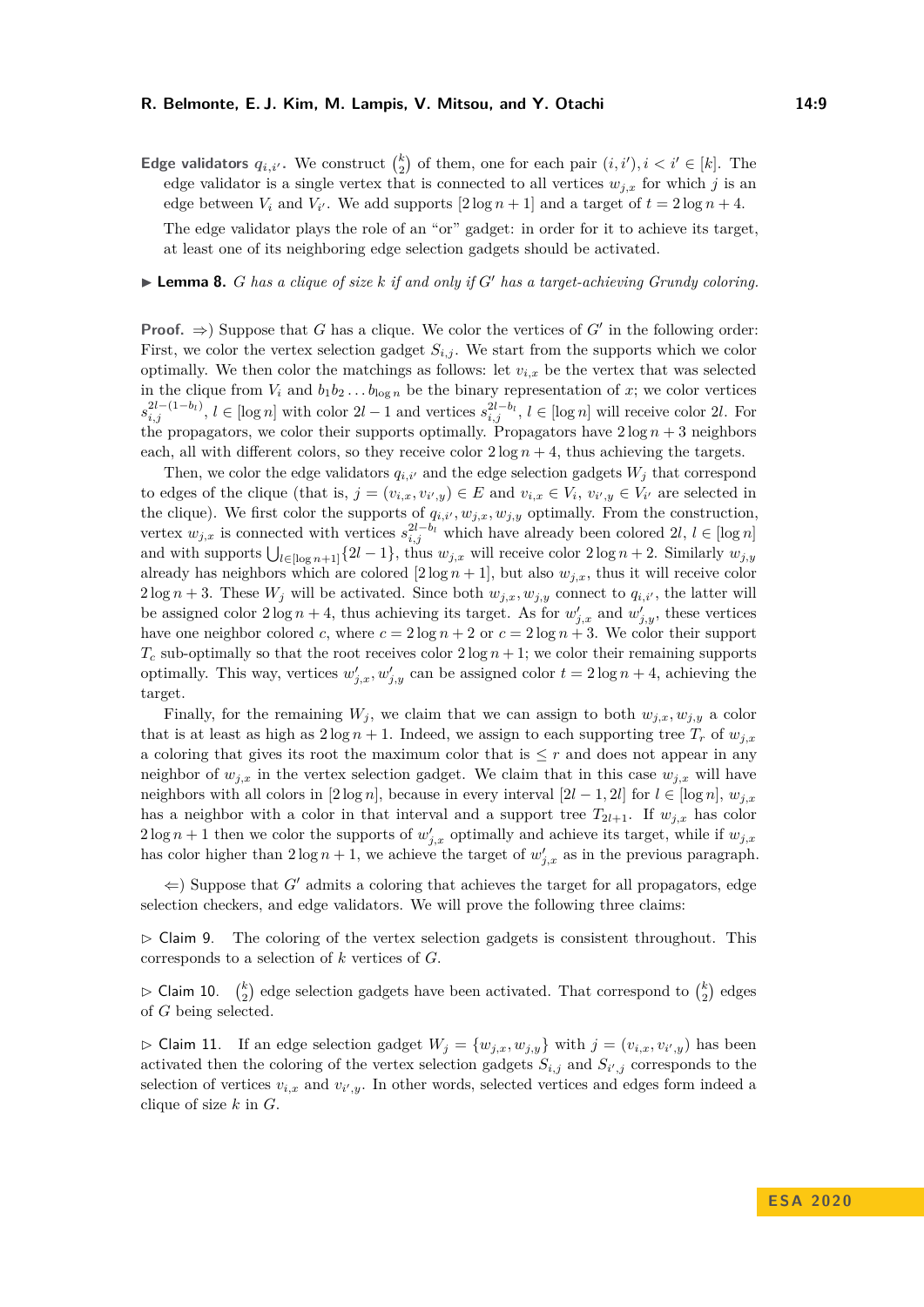### **14:10 Grundy Distinguishes Treewidth from Pathwidth**

Proof of Claim [9.](#page-8-1) Suppose that an edge selection checker  $w'_{j,x}$  achieved its target. We claim that this implies that  $w_{j,x}$  has color at least  $2\log n + 1$ . Indeed,  $w'_{j,x}$  has degree  $2\log n + 3$ , so its neighbors must have all distinct colors in  $[2 \log n + 3]$ , but among the supports there are only 2 neighbors which may have colors in  $[2 \log n + 1, 2 \log n + 3]$ . Therefore, the missing color must come from  $w_{j,x}$ . We now observe that vertices from the vertex selection gadgets have color at most  $2 \log n$ , because if we exclude from their neighbors the vertices  $w_{i,x}$  (which we argued have color at least  $2 \log n + 1$ ) and the propagators (which have target  $2 \log n + 4$ ), these vertices have degree at most  $2 \log n - 1$ .

Suppose that a propagator  $p_{i,j}$  achieves its target of  $2 \log n + 4$ . Since this vertex has a degree of  $2 \log n + 3$ , that means that all of its neighbors should receive all the colors in  $[2 \log n + 3]$ . As argued, colors  $[2 \log n + 1, 2 \log n + 3]$  must come from the supports. Therefore, the colors  $[2 \log n]$  come from the neighbors of  $p_{i,j}$  in the vertex selection gadgets.

We now note that, because of the degrees of vertices in vertex selection gadgets, only vertices  $s_{i,j}^{2\log n}, s_{i,j+1}^{2\log n-1}$  can receive colors  $2\log n, 2\log n-1$ ; from the rest, only  $s_{i,j}^{2 \log n - 2}$ ,  $s_{i,j+1}^{2 \log n - 3}$  can receive colors  $2 \log n - 2$ ,  $2 \log n - 3$  etc. Thus, for each  $l \in [\log n]$ , if  $s_{i,j}^{2l}$  receives color  $2l-1$  then  $s_{i,j+1}^{2l-1}$  should receive color 2*l* and vice versa. With similar reasoning, in all vertex selection gadgets we have that  $s_{i,j}^{2l-1}, s_{i,j}^{2l}$  received the two colors  ${2l - 1, 2l}$  since they are neighbors. As a result, the colors of  $s_{i,j+1}^{2l-1}$ ,  $s_{i,j}^{2l-1}$  (and thus the colors of  $s_{i,j+1}^{2l}$ ,  $s_{i,j}^{2l}$  are the same, therefore, the coloring is consistent, for all values of  $j \in [m]$ .

Proof of Claim [10.](#page-8-2) If an edge validator achieves its target of  $2 \log n + 4$ , then at least one of its neighbors from an edge selection gadget has received color  $2 \log n + 3$ . We know that each edge selection gadget only connects to a unique edge validator, so there should be  $\binom{k}{2}$  edge selection gadgets which have been activated in order for all edge validators to achieve the  $t = \frac{1}{2}$ 

Proof of Claim [11.](#page-8-3) Suppose that an edge validator  $q_{i,i'}$  achieves its target. That means that there exists an edge selection gadget  $W_j = \{w_{j,x}, w_{j,y}, w'_{j,x}, w'_{j,y}\}$  for which at least one of its vertices  $\{w_{j,x}, w_{j,y}\}$ , say vertex  $w_{j,x}$ , has received color  $2\log n + 3$ . Let *j* be an edge connecting  $v_{i,x} \in V_i$  to  $v_{i',y} \in V_{i'}$ . Since the degree of  $w_{j,x}$  is  $2\log n + 4$  and we have already assumed that two of its neighbors  $(q_{i,i'}$  and  $w'_{j,x}$ ) have color  $2 \log n + 4$ , in order for it to receive color  $2 \log n + 3$  all its other neighbors should receive all colors in  $[2 \log n + 2]$ . The only possible assignment is to give colors  $2l, l \in [\log n]$  to its neighbors from  $S_{i,j}$  and color  $2 \log n + 2$  to  $w_{j,y}$ . The latter is, in turn, only possible if the neighbors of  $w_{j,y}$  from  $S_{i',j}$ receive all colors  $2l, l \in [\log n]$ . The above corresponds to selecting vertex  $v_{i,x}$  from  $V_i$  and  $v_{i',y}$  from  $V_i$  $\mathcal{O}_1$  . Consider the construction of the construction of  $\mathcal{O}_2$ 

J

<span id="page-9-0"></span> $\blacktriangleright$  **Lemma 12.** Let  $G''$  be the graph that results from  $G'$  if we remove all the tree-supports. *Then*  $G''$  has pathwidth at most  ${k \choose 2} + 2k + 3$ .

The proof of Lemma [12](#page-9-0) can be found in the full version of the paper.

We will now show how to implement the targets using the tree-filling operation below.

▶ **Definition 13** (Tree-filling). Let  $G = (V, E)$  be a graph and  $S = \{s_1, s_2, \ldots, s_i\}$  ⊂ *V* a *set of vertices with target t. The* tree-filling *operation is the following. First, we add in G a binomial tree*  $T_i$ *, where*  $i = \left[\log j\right] + t + 1$ *. Observe that, by Proposition [4,](#page-6-0) there exist*  $2^{i-t-1}$  *> j* vertex-disjoint and non-adjacent sub-trees  $T_t$  in  $T_i$ . For each  $s \in S$ , we find such *a copy of*  $T_t$  *in*  $T_i$ *, identify s with its root*  $r_t$ *, and delete all other vertices of the sub-tree*  $T_t$ *.*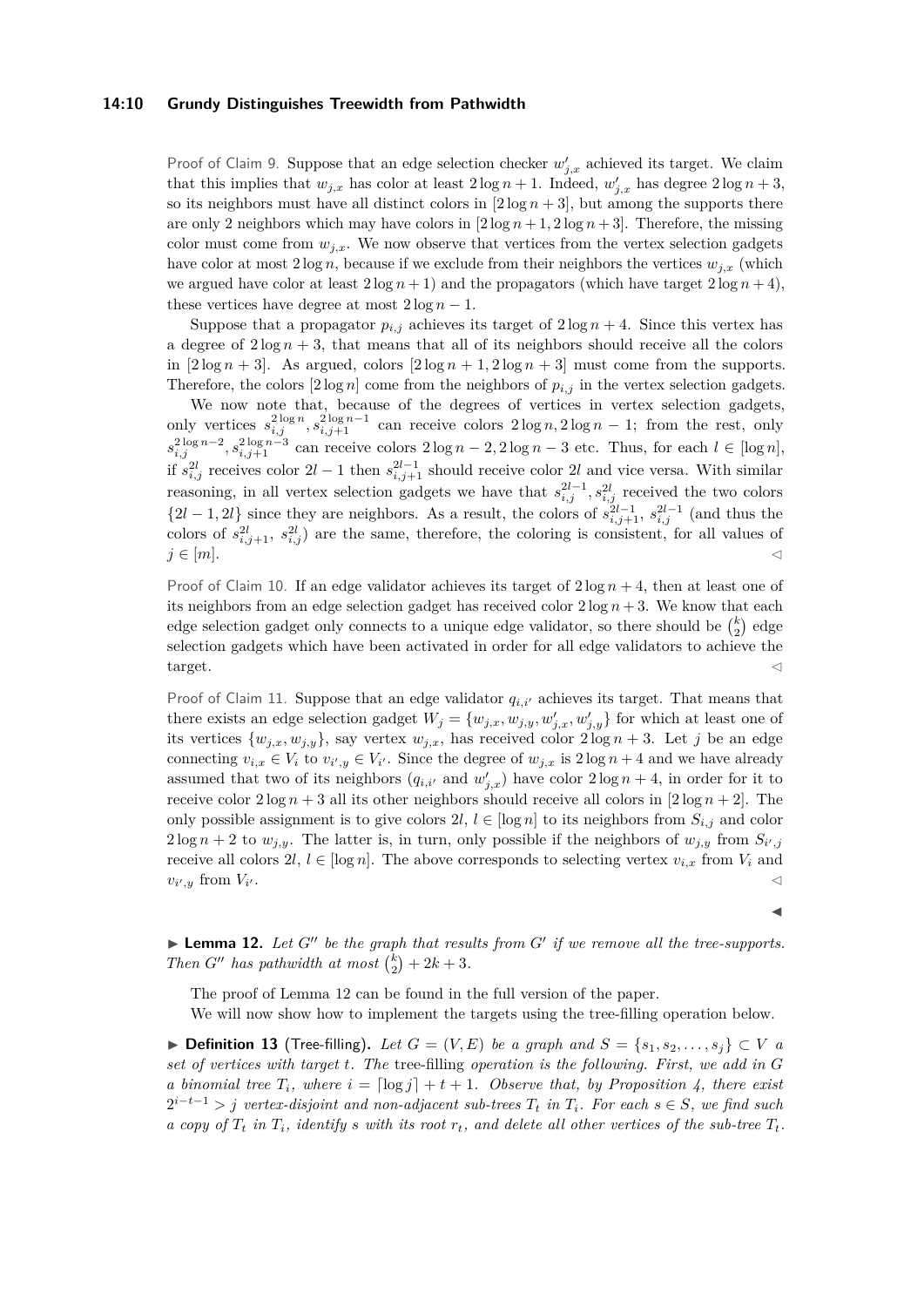The tree-filling operation might in general increase treewidth, but we will do it in a way that it only increases by a constant factor in regards to the pathwidth of *G*.

▶ **Lemma 14.** *Let*  $G = (V, E)$  *be a graph of pathwidth w and*  $S = \{s_1, \ldots, s_j\} \subset V$  *a subset of vertices having target t. Then there is a way to apply the tree-filling operation such that the resulting graph H has*  $tw(H) \leq 4w + 5$ *.* 

**Proof.** Construction of  $H$ . Let  $(\mathcal{P}, \mathcal{B})$  be a path-decomposition of  $G$  whose largest bag has size  $w + 1$  and  $B_1, B_2, \ldots, B_j \in \mathcal{B}$  distinct bags where  $\forall a, s_a \in B_a$  (assigning a distinct bag to each  $s_a$  is always possible, as we can duplicate bags if necessary). We call those bags *important*. We define an ordering  $o: S \to \mathbb{N}$  of the vertices of *S* that follows the order of the important bags from left to right, that is  $o(s_a) < o(s_b)$  if  $B_a$  is on the left of  $B_b$  in  $\mathcal P$ . For simplicity, let us assume that  $o(s_a) = a$  and that  $B_a$  is to the left of  $B_b$  if  $a < b$ .

We describe a recursive way to do the substitution of the trees in the tree-filling operation. Crucially, when  $j > 2$  we will have to select an appropriate mapping between the vertices of *S* and the disjoint subtrees  $T_t$  in the added binomial tree  $T_i$ , so that we will be able to keep the treewidth of the new graph bounded.

- If  $j = 1$  then  $i = t + 1$ . We add to the graph a copy of  $T_i$ , arbitrarily select the root of a copy of  $T_t$  contained in  $T_i$ , and perform the tree-filling operation as described.
- Suppose that we know how to perform the substitution for sets of size at most  $\lceil j/2 \rceil$ , we will describe the substitution process for a set of size *j*. We have  $i = \lceil \log i \rceil + t + 1$ and for all *j* we have  $\lceil \log(j)/2 \rceil = \lceil \log j \rceil - 1$ . Split the set *S* into two (almost) equal disjoint sets  $S^L$  and  $S^R$  of size at most  $\lceil j/2 \rceil$ , where for all  $s_a \in S^L$  and for all  $s_b \in S^R$ ,  $a < b$ . We perform the tree-filling on each of these sets by constructing two binomial trees  $T_{i-1}^L, T_{i-1}^R$  and doing the substitution; then, we connect their roots and set the root of the left tree as the root  $r_i$  of  $T_i$ , thus creating the substitution of a tree  $T_i$ .

**Small treewidth.** We now prove that the new graph *H* that results from applying the tree-filling operation on *G* and *S* as described above has a tree decomposition  $(\mathcal{T}, \mathcal{B}')$  of width  $4w + 5$ ; in fact we prove by induction on *j* a stronger statement: if  $A, Z \in \mathcal{B}$  are the left-most and right-most bags of  $P$ , then there exists a tree decomposition  $(T, \mathcal{B}')$  of *H* of width  $4w + 5$  with the added property that there exists  $R \in \mathcal{B}'$  such that  $A \cup Z \cup \{r_i\} \subset R$ , where  $r_i$  is the root of the tree  $T_i$ .

For the base case, if  $j = 1$  we have added to our graph a  $T_i$  of which we have selected an arbitrary sub-tree  $T_t$ , and identified the root  $r_t$  of  $T_t$  with the unique vertex of  $S$  that has a target. Take the path decomposition  $(\mathcal{P}, \mathcal{B})$  of the initial graph and add all vertices of *A* (its first bag) and the vertex  $r_i$  (the root of  $T_i$ ) to all bags. Take an optimal tree decomposition of  $T_i$  of width 1 and add  $r_i$  to each bag, obtaining a decomposition of width 2. We add an edge between the bag of  $\mathcal P$  that contains the unique vertex of  $S$ , and a bag of the decomposition of  $T_i$  that contains the selected  $r_t$ . We now have a tree decomposition of the new graph of width  $2w + 2 < 4w + 5$ . Observe that the last bag of  $P$  now contains all of  $A, Z$  and  $r_i$ .

For the inductive step, suppose we applied the tree-filling operation for a set *S* of size  $j > 1$ . Furthermore, suppose we know how to construct a tree decomposition with the desired properties (width  $4w + 5$ , one bag contains the first and last bags of the path decomposition P and  $r_i$ ), if we apply the tree-filling operation on a target set of size at most  $j-1$ . We show how to obtain a tree decompostition with the desired properties if the target set has size *j*.

By construction, we have split the set *S* into two sets  $S^L$ ,  $S^R$  and have applied the tree-filling operation to each set separately. Then, we connected the roots of the two added trees to obtain a larger binomial tree. Observe that for  $|S| = j > 1$  we have  $|S^L|, |S^R| < j$ .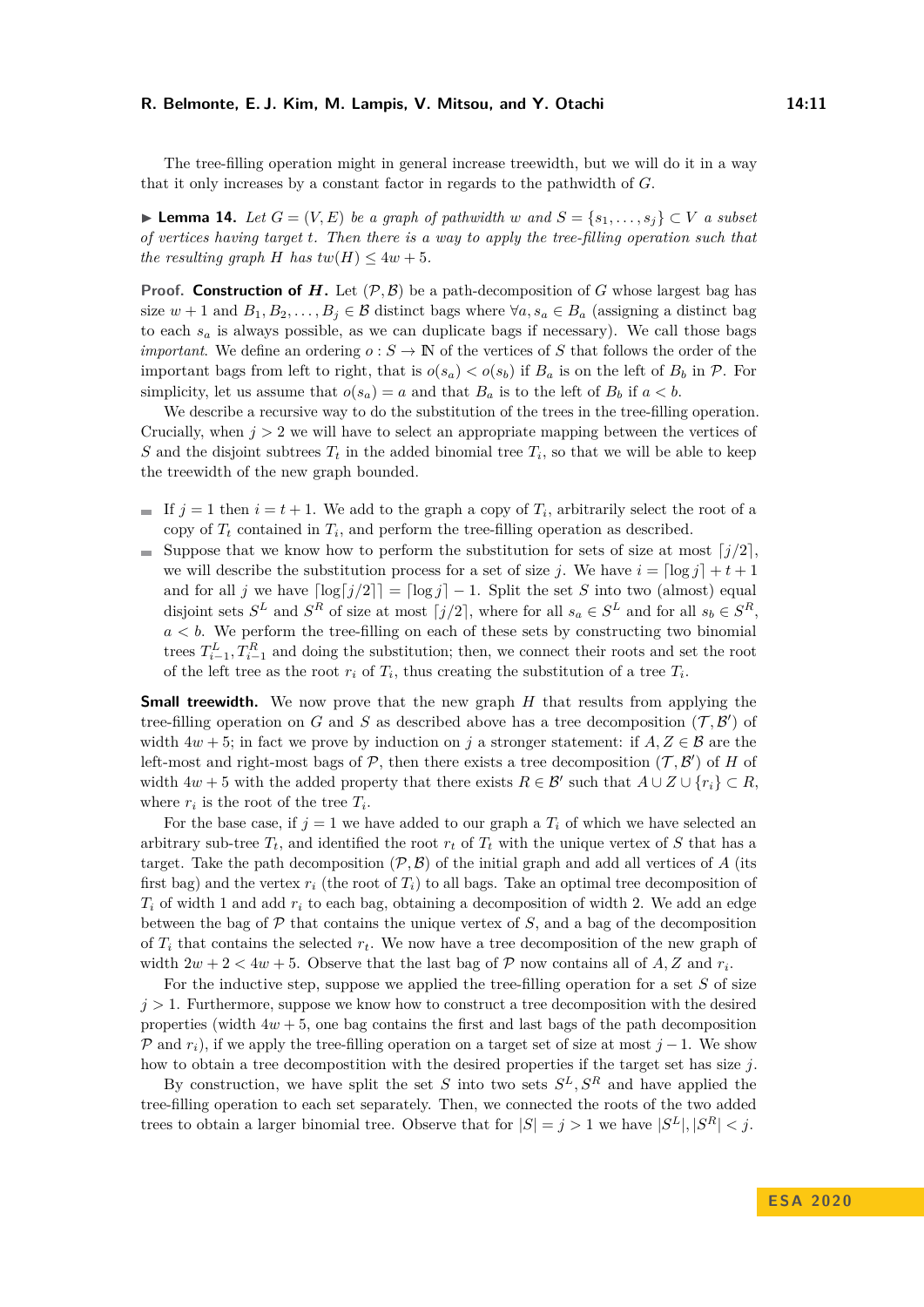### **14:12 Grundy Distinguishes Treewidth from Pathwidth**

Let us first cut  $P$  in two parts, in such a way that the important bags of  $S<sup>L</sup>$  are on the left and the important bags of  $S<sup>R</sup>$  are on the right. We call  $A<sup>L</sup> = A$  and  $Z<sup>L</sup>$  the leftmost and rightmost bags of the left part and  $A^R$ ,  $Z^R = Z$  the leftmost and rightmost bags of the right part. We define as  $G^L$  (respectively  $G^R$ ) the graph that contains all the vertices of the left (respectively right) part. Let  $r_i$  be the root of  $T_i$  and  $r_{i-1}$  the root of its subtree  $T_{i-1}$ . From the inductive hypothesis, we can construct tree decompositions  $(\mathcal{T}^{\mathcal{L}}, \mathcal{B}^{\mathcal{L}})$ ,  $(\mathcal{T}^{\mathcal{R}}, \mathcal{B}^{\mathcal{R}})$  of width  $4w + 5$  for the graphs  $H^L$ ,  $H^R$  that occur after applying tree-filling on  $G^L$ ,  $S^L$  and  $G^R, S^R$ ; furthermore, there exist  $R^L \in \mathcal{B}^{\mathcal{L}}, R^R \in \mathcal{B}^{\mathcal{R}}$  such that  $R^L \supseteq A \cup Z^L \cup \{r_i\}$  and  $R^R \supseteq A^R \cup Z \cup \{r_{i-1}\}.$ 

We construct a new bag  $R' = A \cup A^R \cup Z^L \cup Z \cup \{r_{i-1}, r_i\}$ , and we connect  $R'$  to both  $R^L$  and  $R^R$ , thus combining the two tree-decompositions into one. Last we create a bag  $R = A \cup Z \cup \{r_i\}$  and attach it to  $R'$ . This completes the construction of  $(\mathcal{T}, \mathcal{B}')$ .

- Observe that  $(\mathcal{T}, \mathcal{B}')$  is a valid tree-decomposition for *H*:
- $V(H) = V(H^L) \cup V(H^R)$ , thus  $\forall v \in V(H)$ ,  $v \in \mathcal{B}^{\mathcal{L}} \cup \mathcal{B}^{\mathcal{R}} \subset \mathcal{B}$ . ÷.
- $E(H) = E(H^L) \cup E(H^R) \cup \{(r_{i-1}, r_i)\}\.$  We have that  $r_{i-1}, r_i \in R' \in \mathcal{B}$ . All other edges were dealt with in  $\mathcal{T}^{\mathcal{L}}, \mathcal{T}^{\mathcal{R}}$ .
- Each vertex  $v \in V(H)$  that belongs in exactly one of  $H^L, H^R$  trivially satisfied the  $\blacksquare$ connectivity requirement: bags that contain *v* are either fully contained in  $\mathcal{T}^{\mathcal{L}}$  or  $\mathcal{T}^{\mathcal{R}}$ . A vertex *v* that is in both  $H^L$  and  $H^R$  is also in  $Z^L \cap A^R$  due to the properties of path-decompositions, hence in  $R'$ . Therefore, the sub-trees of bags that contain  $v$  in  $\mathcal{T}^{\mathcal{L}}, \mathcal{T}^{\mathcal{R}},$  form a connected sub-tree in  $\mathcal{T}.$

The width of 
$$
\mathcal{T}
$$
 is  $\max\{tw(H^L), tw(H^R), |R'| - 1\} = 4w + 5.$ 

The last thing that remains to do in order to complete the proof is to show the equivalence between achieving the targets and finding a Grundy coloring.

<span id="page-11-2"></span> $\blacktriangleright$  **Lemma 15.** Let *G* and *G*<sup> $\prime$ </sup> be two graphs as described in Lemma [8](#page-8-0) and let *H* be constructed *from G*<sup> $\prime$ </sup> *by using the tree-filling operation. Then <i>G has a clique of size k iff*  $\Gamma(H) \geq$  $\left[\log(k(m+1) + {k \choose 2} + 2m)\right] + 2\log n + 5$ *. Furthermore,*  $tw(H) \leq 4{k \choose 2} + 8k + 17$ *.* 

The proof of Lemma [15](#page-11-2) can be found in the full version of the paper.

<span id="page-11-0"></span> $\triangleright$  **Theorem 16.** GRUNDY COLORING parameterized by treewidth is W[1]-hard.

# <span id="page-11-1"></span>**4 FPT for pathwidth**

In this section, we show that, in contrast to treewidth, GRUNDY COLORING is FPT parameterized by pathwidth. We achieve this by providing an upper bound on the Grundy number of any graph as a function of its pathwidth. Pipelining this with the algorithm of [\[74\]](#page-18-2), we obtain a dependency on pathwidth alone. In order to obtain our bound, we rely on the following result on the performance ratio of the first-fit coloring algorithm on interval graphs.

▶ **Theorem 17** ([\[65\]](#page-18-6)). *First-Fit is 8-competitive for online coloring interval graphs.* 

In other words, interval graphs satisfy  $\Gamma(G) \leq 8 \cdot \chi(G)$ . Since for any interval graph *G* we have  $\chi(G) = pw(G) + 1$ , we immediately obtain the following:

<span id="page-11-3"></span> $\blacktriangleright$  **Corollary 18.** For every interval graph  $G$ ,  $\Gamma(G) \leq 8 \cdot (pw(G) + 1)$ .

<span id="page-11-4"></span>**Example 19.** *For every graph G*,  $\Gamma(G) \leq 8 \cdot (pw(G) + 1)$ *.*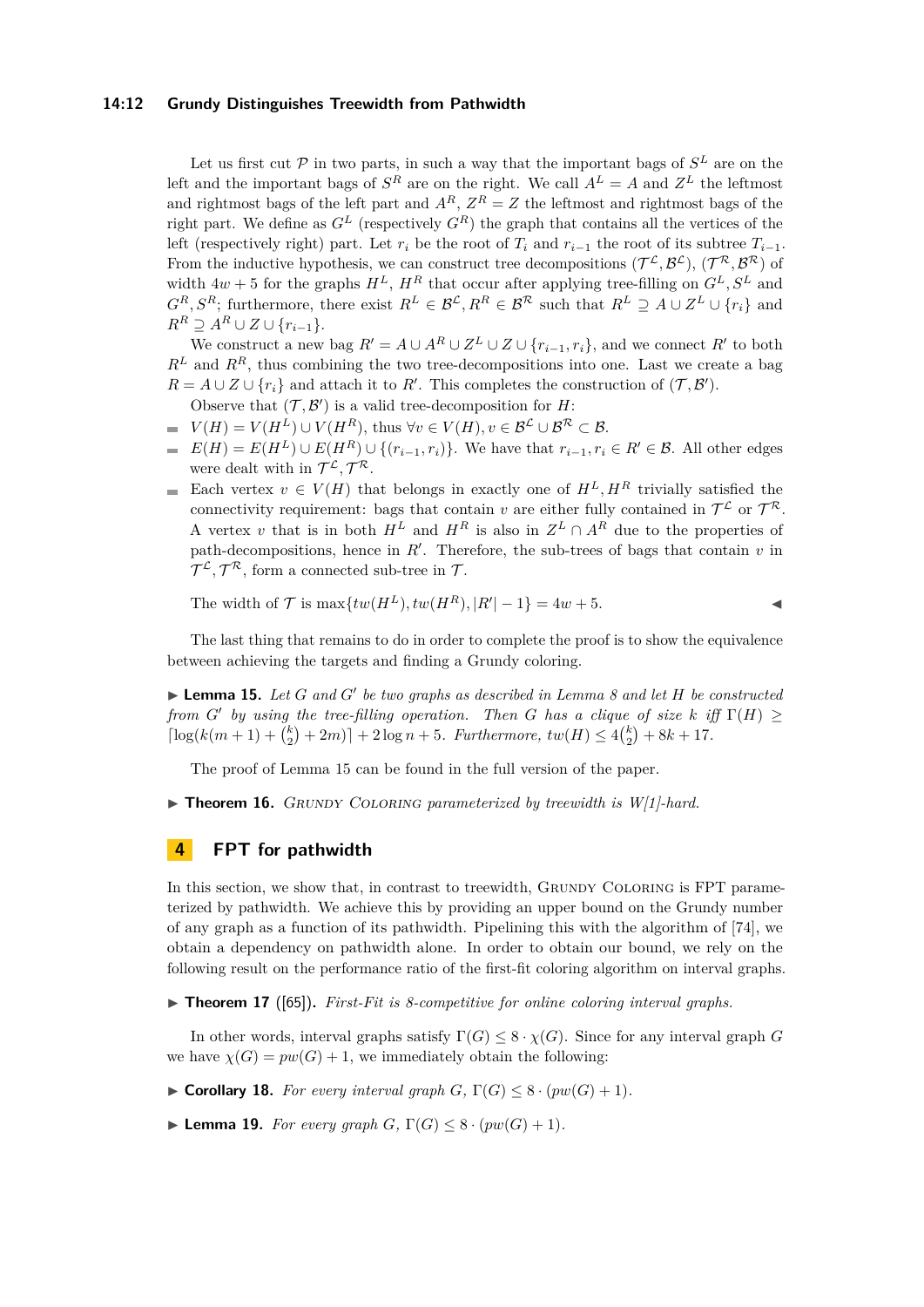**Proof.** For a contradiction, suppose there exists *G* such that  $\Gamma(G) > 8 \cdot (pw(G) + 1)$ , and let  $c: V(G) \to \{1, \ldots, \Gamma(G)\}\$ be a Grundy coloring using  $\Gamma(G)$  colors. In addition, let *G* have the smallest possible number of vertices, i.e., there is no  $G'$  satisfying those conditions with  $|V(G')| < |V(G)|$ . This implies that, for every optimal path decomposition of *G*, there is no bag *B* and vertices  $u, v \in B$  such that  $c(u) = c(v)$ .

Indeed, if such vertices exist, adding the edge *uv* to *G* and contracting *uv* yields a new graph *G'* such that  $pw(G') \leq pw(G)$  (edge contraction does not increase the pathwidth),  $\Gamma(G') \geq \Gamma(G)$  (since *c* when limited to  $V(G')$  is a valid Grundy coloring of *G'*) and  $|V(G')|$  $|V(G)|$ , contradicting the assumption that *G* is smallest possible.

In addition, for any  $u, v$  such that  $c(u) \neq c(v)$  and  $v \notin N(u)$ , adding edge  $uv$  to G does not decrease the Grundy number of *G* since *c* remains a valid Grundy coloring of the new graph. In particular, since, as previously observed, vertices in any bag of an optimal path decomposition of *G* all have pairwise different colors, turning every bag of such a decomposition into a clique does not decrease the Grundy number of *G*. More precisely, this yields a graph *G*<sup> $\prime$ </sup> such that  $pw(G') = pw(G)$  and  $\Gamma(G') \geq \Gamma(G)$ , where *G*<sup> $\prime$ </sup> is an interval graph. Applying Corollary [18](#page-11-3) we obtain  $\Gamma(G) \leq \Gamma(G') \leq 8 \cdot (pw(G')+1)$ , contradiction.

Combining Lemma [19](#page-11-4) with the  $O^*(2^{O(tw(G)\cdot \Gamma(G))})$  algorithm of [\[74\]](#page-18-2), we have:

<span id="page-12-0"></span>▶ **Theorem 20.** GRUNDY COLORING can be solved in time  $O^*(2^{O(pw(G)^2)})$ .

Finally, note that there exist interval graphs that satisfy  $\Gamma(G) \geq r \cdot pw(G)$ , for any  $r < 5$ [\[53\]](#page-17-3), therefore, the constant in Lemma [19](#page-11-4) cannot be improved below 5.

### **5 NP-hardness for Constant Clique-width**

In this section we prove that GRUNDY COLORING is NP-hard even for constant clique-width via a reduction from 3-SAT. We use a similar idea of adding supports as in Section [3,](#page-6-2) but supports now will be cliques instead of binomial trees. The support operation is defined as:

▶ **Definition 21.** *Given a graph*  $G = (V, E)$ *, a vertex*  $u \in V$  *and a set of positive integers*  $S$ *, we define the support operation as follows: for each*  $i \in S$ *, we add to*  $G$  *a clique of size i (using new vertices) and we connect one arbitrary vertex of each such clique to u.*

When applying the support operation we will say that we support vertex *u* with set *S* and we will call the vertices introduced supporting vertices. Intuitively, the support operation ensures that the vertex *u* may have at least one neighbor with color *i* for each  $i \in S$ .

We are now ready to describe our construction. Suppose we are given a 3CNF formula *φ* with *n* variables  $x_1, \ldots, x_n$  and *m* clauses  $c_1, \ldots, c_m$ . We assume without loss of generality that each clause contains exactly three variables. We construct a graph  $G(\phi)$  as follows:

- **1.** For each  $i \in [n]$  we construct two vertices  $x_i^P, x_i^N$  and the edge  $(x_i^P, x_i^N)$ .
- **2.** For each  $i \in [n]$  we support the vertices  $x_i^P, x_i^N$  with the set  $[2i-2]$ . (Note that  $x_1^P, x_1^N$ have empty support).
- **3.** For each  $i \in [n], j \in [m]$ , if variable  $x_i$  appears in clause  $c_j$  then we construct a vertex  $x_{i,j}$ . Furthermore, if  $x_i$  appears positive in  $c_j$ , we connect  $x_{i,j}$  to  $x_{i'}^P$  for all  $i' \in [n]$ ; otherwise we connect  $x_{i,j}$  to  $x_{i'}^N$  for all  $i' \in [n]$ .
- **4.** For each  $i \in [n], j \in [m]$  for which we constructed a vertex  $x_{i,j}$  in the previous step, we support that vertex with the set  $({2k | k \in [n]} \cup {2i - 1, 2n + 1, 2n + 2}) \setminus {2i}.$
- **5.** For each  $j \in [m]$  we construct a vertex  $c_j$  and connect to all (three) vertices  $x_{i,j}$  already constructed. We support the vertex  $c_j$  with the set  $[2n]$ .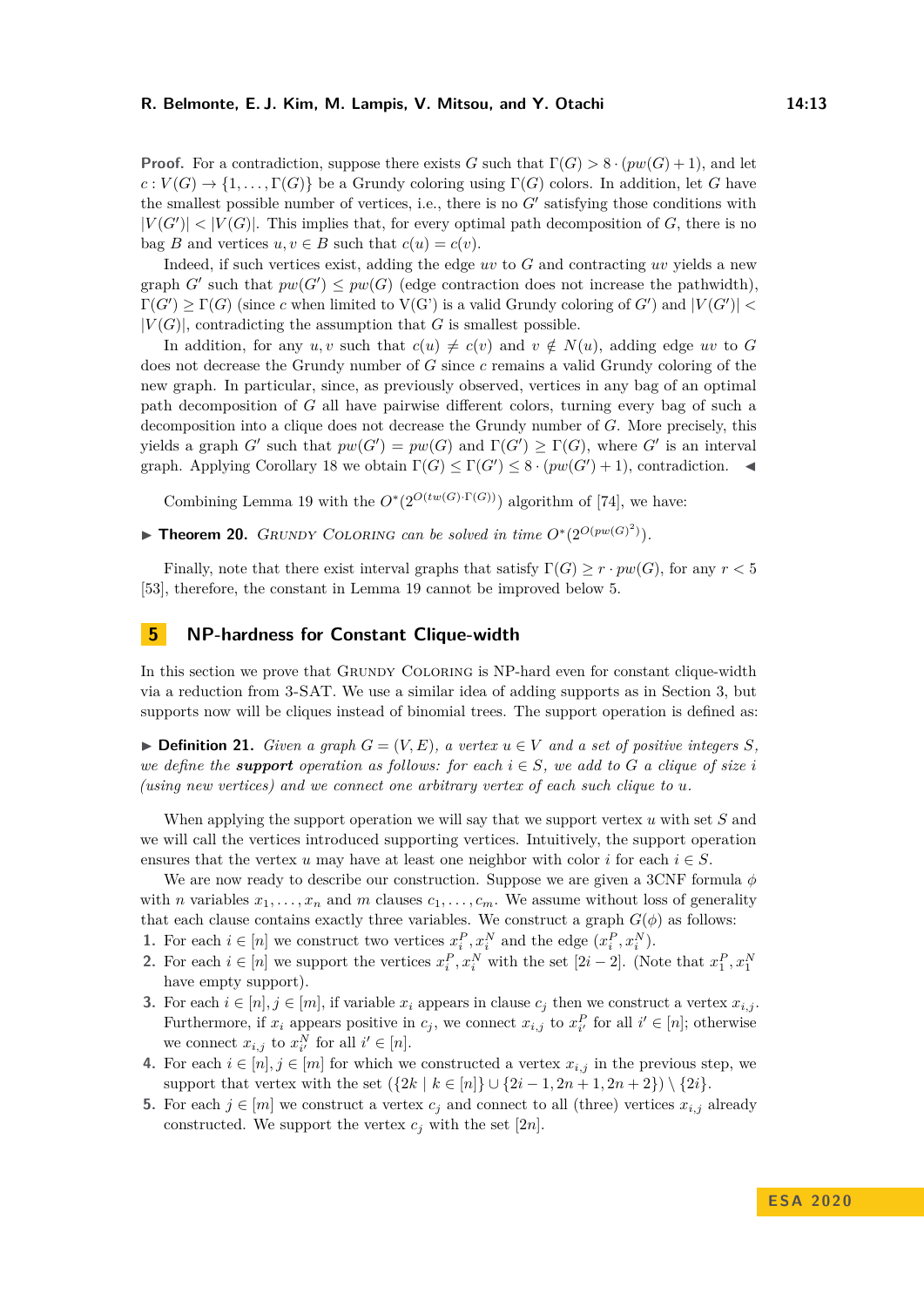### **14:14 Grundy Distinguishes Treewidth from Pathwidth**

- **6.** For each  $j \in [m]$  we construct a vertex  $d_j$  and connect it to  $c_j$ . We support  $d_j$  with the set [2*n* + 3] ∪ [2*n* + 5*,* 2*n* + 3 + *j*].
- **7.** We construct a vertex *u* and connect it to  $d_j$  for all  $j \in [m]$ . We support *u* with the set  $[2n+4] \cup [2n+5+m, 10n+10m].$

This completes the construction. Before we proceed, let us give some intuition. Observe that we have constructed two vertices  $x_i^P, x_i^N$  for each variable. The support of these vertices and the fact that they are adjacent, allow us to give them colors {2*i* − 1*,* 2*i*}. The choice of which gets the higher color encodes an assignment to variable  $x_i$ . The vertices  $x_{i,j}$  are now supported in such a way that they can "ignore" the values of all variables except  $x_i$ ; for  $x_i$ , however,  $x_{i,j}$  "prefers" to be connected to a vertex with color 2*i* (since  $2i-1$  appears in the support of  $x_{i,j}$ , but 2*i* does not). Now, the idea is that  $c_j$  will be able to get color  $2n + 4$  if and only if one of its literal vertices *xi,j* was "satisfied" (has a neighbor with color 2*i*). The rest of the construction checks if all clause vertices are satisfied in this way.

We now state the lemmata that certify the correctness of our reduction. Their proofs appear in the full version of the paper.

- **Lemma 22.** If  $\phi$  is satisfiable then  $G(\phi)$  has a Grundy coloring with  $10n + 10m + 1$  colors.
- **Lemma 23.** *If*  $G(\phi)$  *has a Grundy coloring with*  $10n + 10m + 1$  *colors, then*  $\phi$  *is satisfiable.*
- $\blacktriangleright$  **Lemma 24.** *The graph*  $G(\phi)$  *has constant clique-width.*

<span id="page-13-0"></span> $\triangleright$  **Theorem 25.** *Given graph*  $G = (V, E)$ , *k*-*GRUNDY COLORING is NP-hard even when the clique-width of the graph*  $cw(G)$  *is a constant.* 

# **6 FPT for modular-width**

In this section we show that GRUNDY COLORING is FPT parameterized by modular-width. Recall that  $G = (V, E)$  has modular-width *w* if V can be partitioned into at most *w* modules, such that each module is a singleton or induces a graph of modular-width *w*. Neighborhood diversity is the restricted version of this measure where modules are required to be cliques or independent sets. We sketch the main ideas of the algorithm (a full proof is in the full version of the paper).

The first step is to show that Grundy Coloring is FPT parameterized by neighborhood diversity. Similarly to the standard Coloring algorithm for this parameter [\[56\]](#page-17-4), we observe that, without loss of generality, all modules can be assumed to be cliques, and hence any color class has one of  $2^w$  possible types. We would like to use this to reduce the problem to an ILP with  $2^w$  variables, but unlike COLORING, the ordering of color classes matters. We thus prove that the optimal solution can be assumed to have a "canonical" structure where each color type only appears in consecutive colors. We then extend the neighborhood diversity algorithm to modular-width using the idea that we can calculate the Grundy number of each module separately, and then replace it with an appropriately-sized clique.

<span id="page-13-1"></span> $\blacktriangleright$  **Theorem 26.** Let  $G = (V, E)$  be a graph of modular-width w. The Grundy number of G *can be computed in time*  $2^{O(w2^w)}n^{O(1)}$ *.*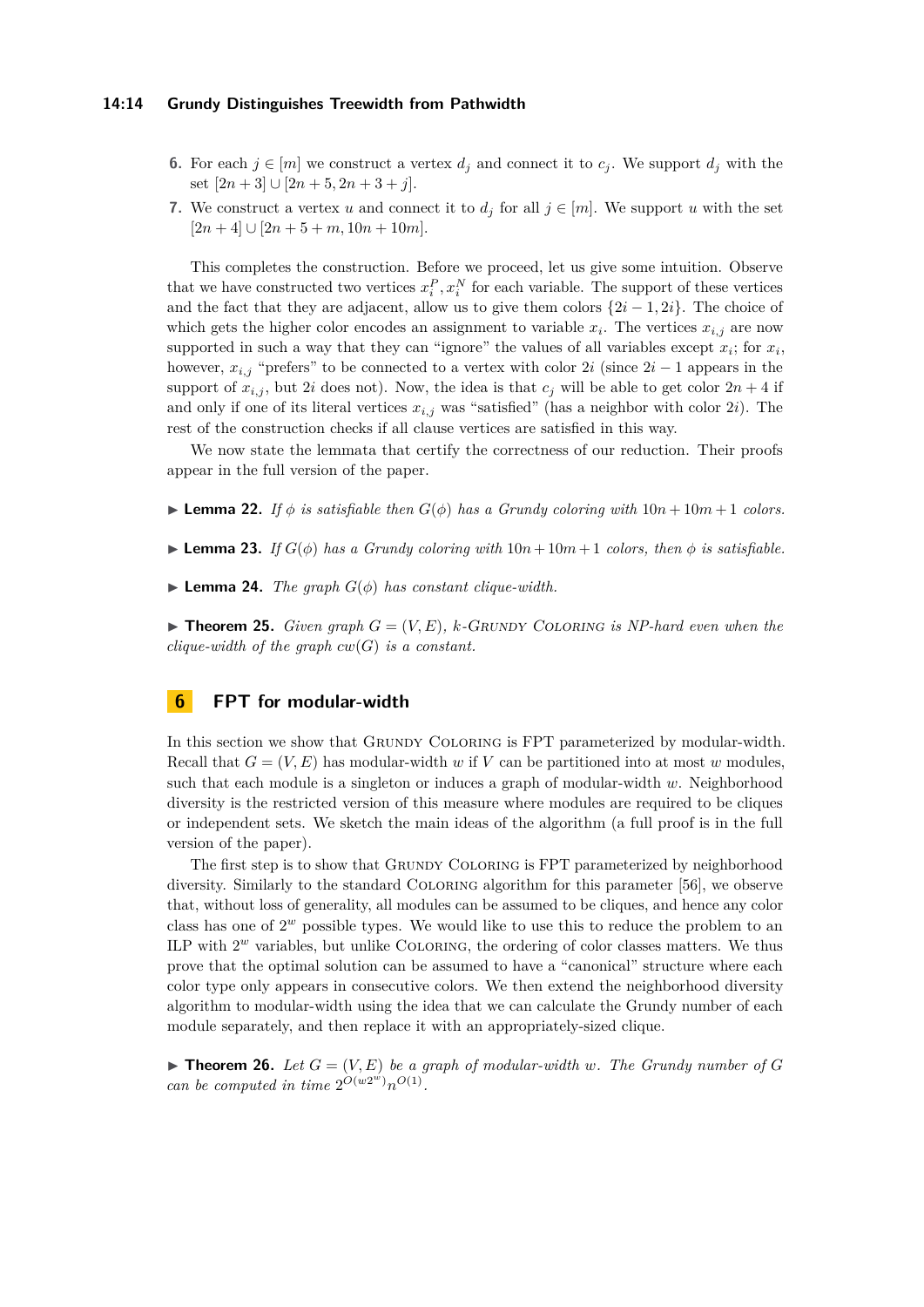### **References**

- <span id="page-14-0"></span>**1** Pierre Aboulker, Édouard Bonnet, Eun Jung Kim, and Florian Sikora. Grundy coloring & friends, half-graphs, bicliques. In *37th Symposium on Theoretical Aspects of Computer Science, STACS 2020, March 10-13, 2020, Montpellier, France*, LIPIcs. Schloss Dagstuhl - Leibniz-Zentrum fuer Informatik, 2020.
- <span id="page-14-9"></span>**2** Eric Angel, Evripidis Bampis, Bruno Escoffier, and Michael Lampis. Parameterized power vertex cover. *Discrete Mathematics & Theoretical Computer Science*, 20(2), 2018. URL: <http://dmtcs.episciences.org/4873>.
- <span id="page-14-1"></span>**3** Júlio Araújo and Cláudia Linhares Sales. On the grundy number of graphs with few p4 's. *Discrete Applied Mathematics*, 160(18):2514–2522, 2012. [doi:10.1016/j.dam.2011.08.016](https://doi.org/10.1016/j.dam.2011.08.016).
- <span id="page-14-11"></span>**4** Ashwin Arulselvan, Ágnes Cseh, Martin Groß, David F. Manlove, and Jannik Matuschke. Matchings with lower quotas: Algorithms and complexity. *Algorithmica*, 80(1):185–208, 2018. [doi:10.1007/s00453-016-0252-6](https://doi.org/10.1007/s00453-016-0252-6).
- <span id="page-14-12"></span>**5** Haris Aziz, Serge Gaspers, Edward J. Lee, and Kamran Najeebullah. Defender stackelberg game with inverse geodesic length as utility metric. In Elisabeth André, Sven Koenig, Mehdi Dastani, and Gita Sukthankar, editors, *Proceedings of the 17th International Conference on Autonomous Agents and MultiAgent Systems, AAMAS 2018, Stockholm, Sweden, July 10-15, 2018*, pages 694–702. International Foundation for Autonomous Agents and Multiagent Systems Richland, SC, USA / ACM, 2018. URL: <http://dl.acm.org/citation.cfm?id=3237486>.
- <span id="page-14-13"></span>**6** Rémy Belmonte, Tesshu Hanaka, Ioannis Katsikarelis, Eun Jung Kim, and Michael Lampis. New results on directed edge dominating set. In Igor Potapov, Paul G. Spirakis, and James Worrell, editors, *43rd International Symposium on Mathematical Foundations of Computer Science, MFCS 2018, August 27-31, 2018, Liverpool, UK*, volume 117 of *LIPIcs*, pages 67:1– 67:16. Schloss Dagstuhl - Leibniz-Zentrum fuer Informatik, 2018. [doi:10.4230/LIPIcs.MFCS.](https://doi.org/10.4230/LIPIcs.MFCS.2018.67) [2018.67](https://doi.org/10.4230/LIPIcs.MFCS.2018.67).
- <span id="page-14-10"></span>**7** Rémy Belmonte, Tesshu Hanaka, Ioannis Katsikarelis, Michael Lampis, Hirotaka Ono, and Yota Otachi. Parameterized complexity of safe set. In Pinar Heggernes, editor, *Algorithms and Complexity - 11th International Conference, CIAC 2019, Rome, Italy, May 27-29, 2019, Proceedings*, volume 11485 of *Lecture Notes in Computer Science*, pages 38–49. Springer, 2019. [doi:10.1007/978-3-030-17402-6\\_4](https://doi.org/10.1007/978-3-030-17402-6_4).
- <span id="page-14-8"></span>**8** Rémy Belmonte, Michael Lampis, and Valia Mitsou. Parameterized (approximate) defective coloring. In Rolf Niedermeier and Brigitte Vallée, editors, *35th Symposium on Theoretical Aspects of Computer Science, STACS 2018, February 28 to March 3, 2018, Caen, France*, volume 96 of *LIPIcs*, pages 10:1–10:15. Schloss Dagstuhl - Leibniz-Zentrum fuer Informatik, 2018. [doi:10.4230/LIPIcs.STACS.2018.10](https://doi.org/10.4230/LIPIcs.STACS.2018.10).
- <span id="page-14-5"></span>**9** Oren Ben-Zwi, Danny Hermelin, Daniel Lokshtanov, and Ilan Newman. Treewidth governs the complexity of target set selection. *Discrete Optimization*, 8(1):87–96, 2011. [doi:10.1016/](https://doi.org/10.1016/j.disopt.2010.09.007) [j.disopt.2010.09.007](https://doi.org/10.1016/j.disopt.2010.09.007).
- <span id="page-14-4"></span>**10** Matthias Bentert, Klaus Heeger, and Dušan Knop. Length-bounded cuts: Proper interval graphs and structural parameters, 2019. [arXiv:1910.03409](http://arxiv.org/abs/1910.03409).
- <span id="page-14-6"></span>**11** Nadja Betzler, Robert Bredereck, Rolf Niedermeier, and Johannes Uhlmann. On boundeddegree vertex deletion parameterized by treewidth. *Discrete Applied Mathematics*, 160(1-2):53– 60, 2012. [doi:10.1016/j.dam.2011.08.013](https://doi.org/10.1016/j.dam.2011.08.013).
- <span id="page-14-7"></span>**12** Marzio De Biasi and Juho Lauri. On the complexity of restoring corrupted colorings. *J. Comb. Optim.*, 37(4):1150–1169, 2019. [doi:10.1007/s10878-018-0342-2](https://doi.org/10.1007/s10878-018-0342-2).
- <span id="page-14-3"></span>**13** Édouard Bonnet, Florent Foucaud, Eun Jung Kim, and Florian Sikora. Complexity of grundy coloring and its variants. *Discrete Applied Mathematics*, 243:99–114, 2018. [doi:](https://doi.org/10.1016/j.dam.2017.12.022) [10.1016/j.dam.2017.12.022](https://doi.org/10.1016/j.dam.2017.12.022).
- <span id="page-14-2"></span>**14** Édouard Bonnet, Michael Lampis, and Vangelis Th. Paschos. Time-approximation trade-offs for inapproximable problems. *J. Comput. Syst. Sci.*, 92:171–180, 2018. [doi:10.1016/j.jcss.](https://doi.org/10.1016/j.jcss.2017.09.009) [2017.09.009](https://doi.org/10.1016/j.jcss.2017.09.009).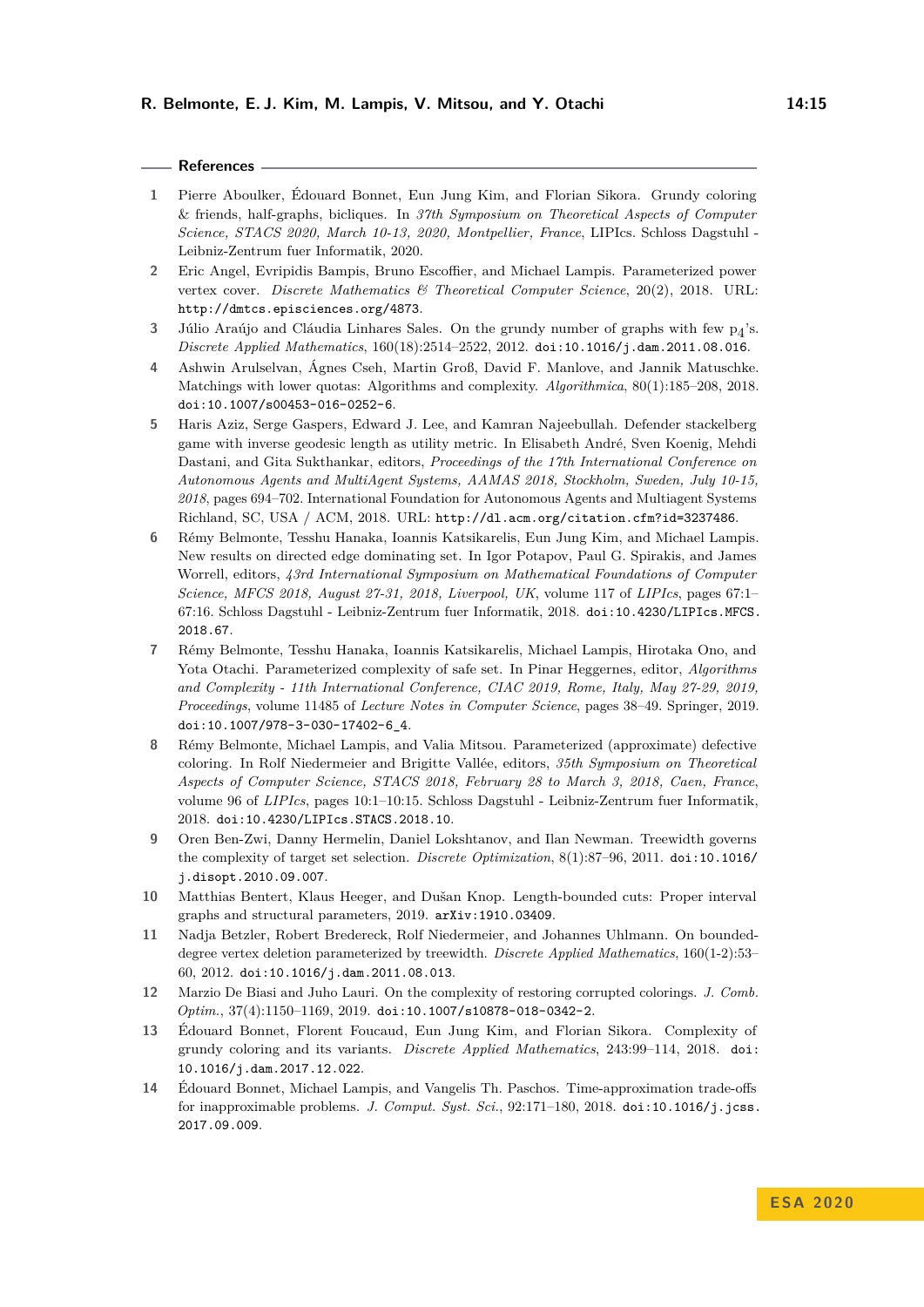### **14:16 Grundy Distinguishes Treewidth from Pathwidth**

- <span id="page-15-14"></span>**15** Édouard Bonnet and Nidhi Purohit. Metric dimension parameterized by treewidth. *CoRR*, abs/1907.08093, 2019. [arXiv:1907.08093](http://arxiv.org/abs/1907.08093).
- <span id="page-15-7"></span>**16** Hajo Broersma, Petr A. Golovach, and Viresh Patel. Tight complexity bounds for FPT subgraph problems parameterized by the clique-width. *Theor. Comput. Sci.*, 485:69–84, 2013. [doi:10.1016/j.tcs.2013.03.008](https://doi.org/10.1016/j.tcs.2013.03.008).
- <span id="page-15-2"></span>**17** Claude A. Christen and Stanley M. Selkow. Some perfect coloring properties of graphs. *J. Comb. Theory, Ser. B*, 27(1):49–59, 1979. [doi:10.1016/0095-8956\(79\)90067-4](https://doi.org/10.1016/0095-8956(79)90067-4).
- <span id="page-15-0"></span>**18** Bruno Courcelle. The monadic second-order logic of graphs. i. recognizable sets of finite graphs. *Inf. Comput.*, 85(1):12–75, 1990. [doi:10.1016/0890-5401\(90\)90043-H](https://doi.org/10.1016/0890-5401(90)90043-H).
- <span id="page-15-4"></span>**19** Bruno Courcelle, Johann A. Makowsky, and Udi Rotics. Linear time solvable optimization problems on graphs of bounded clique-width. *Theory Comput. Syst.*, 33(2):125–150, 2000. [doi:10.1007/s002249910009](https://doi.org/10.1007/s002249910009).
- <span id="page-15-5"></span>**20** Radu Curticapean and Dániel Marx. Tight conditional lower bounds for counting perfect matchings on graphs of bounded treewidth, cliquewidth, and genus. In Robert Krauthgamer, editor, *Proceedings of the Twenty-Seventh Annual ACM-SIAM Symposium on Discrete Algorithms, SODA 2016, Arlington, VA, USA, January 10-12, 2016*, pages 1650–1669. SIAM, 2016. [doi:10.1137/1.9781611974331.ch113](https://doi.org/10.1137/1.9781611974331.ch113).
- <span id="page-15-1"></span>**21** Marek Cygan, Fedor V. Fomin, Lukasz Kowalik, Daniel Lokshtanov, Dániel Marx, Marcin Pilipczuk, Michal Pilipczuk, and Saket Saurabh. *Parameterized Algorithms*. Springer, 2015. [doi:10.1007/978-3-319-21275-3](https://doi.org/10.1007/978-3-319-21275-3).
- <span id="page-15-9"></span>**22** Guilherme de C. M. Gomes, Carlos V. G. C. Lima, and Vinícius Fernandes dos Santos. Parameterized complexity of equitable coloring. *Discrete Mathematics & Theoretical Computer Science*, 21(1), 2019. URL: <http://dmtcs.episciences.org/5464>.
- <span id="page-15-6"></span>**23** Holger Dell, Eun Jung Kim, Michael Lampis, Valia Mitsou, and Tobias Mömke. Complexity and approximability of parameterized max-csps. *Algorithmica*, 79(1):230–250, 2017. [doi:](https://doi.org/10.1007/s00453-017-0310-8) [10.1007/s00453-017-0310-8](https://doi.org/10.1007/s00453-017-0310-8).
- <span id="page-15-10"></span>**24** Michael Dom, Daniel Lokshtanov, Saket Saurabh, and Yngve Villanger. Capacitated domination and covering: A parameterized perspective. In Martin Grohe and Rolf Niedermeier, editors, *Parameterized and Exact Computation, Third International Workshop, IWPEC 2008, Victoria, Canada, May 14-16, 2008. Proceedings*, volume 5018 of *Lecture Notes in Computer Science*, pages 78–90. Springer, 2008. [doi:10.1007/978-3-540-79723-4\\_9](https://doi.org/10.1007/978-3-540-79723-4_9).
- <span id="page-15-8"></span>**25** Pavel Dvorák and Dusan Knop. Parameterized complexity of length-bounded cuts and multicuts. *Algorithmica*, 80(12):3597–3617, 2018. [doi:10.1007/s00453-018-0408-7](https://doi.org/10.1007/s00453-018-0408-7).
- <span id="page-15-12"></span>**26** Eduard Eiben, Robert Ganian, K. Kangas, and Sebastian Ordyniak. Counting linear extensions: Parameterizations by treewidth. *Algorithmica*, 81(4):1657–1683, 2019. [doi:](https://doi.org/10.1007/s00453-018-0496-4) [10.1007/s00453-018-0496-4](https://doi.org/10.1007/s00453-018-0496-4).
- <span id="page-15-15"></span>**27** Eduard Eiben, Robert Ganian, and Sebastian Ordyniak. A structural approach to activity selection. In Jérôme Lang, editor, *Proceedings of the Twenty-Seventh International Joint Conference on Artificial Intelligence, IJCAI 2018, July 13-19, 2018, Stockholm, Sweden.*, pages 203–209. ijcai.org, 2018. [doi:10.24963/ijcai.2018/28](https://doi.org/10.24963/ijcai.2018/28).
- <span id="page-15-13"></span>**28** Rosa Enciso, Michael R. Fellows, Jiong Guo, Iyad A. Kanj, Frances A. Rosamond, and Ondrej Suchý. What makes equitable connected partition easy. In Jianer Chen and Fedor V. Fomin, editors, *Parameterized and Exact Computation, 4th International Workshop, IWPEC 2009, Copenhagen, Denmark, September 10-11, 2009, Revised Selected Papers*, volume 5917 of *Lecture Notes in Computer Science*, pages 122–133. Springer, 2009. [doi:10.1007/978-3-642-11269-0\\_](https://doi.org/10.1007/978-3-642-11269-0_10) [10](https://doi.org/10.1007/978-3-642-11269-0_10).
- <span id="page-15-11"></span>**29** Alina Ene, Matthias Mnich, Marcin Pilipczuk, and Andrej Risteski. On routing disjoint paths in bounded treewidth graphs. In *SWAT*, volume 53 of *LIPIcs*, pages 15:1–15:15. Schloss Dagstuhl - Leibniz-Zentrum fuer Informatik, 2016.
- <span id="page-15-3"></span>**30** Paul Erdös, Stephen T. Hedetniemi, Renu C. Laskar, and Geert C. E. Prins. On the equality of the partial grundy and upper ochromatic numbers of graphs. *Discrete Mathematics*, 272(1):53–64, 2003. [doi:10.1016/S0012-365X\(03\)00184-5](https://doi.org/10.1016/S0012-365X(03)00184-5).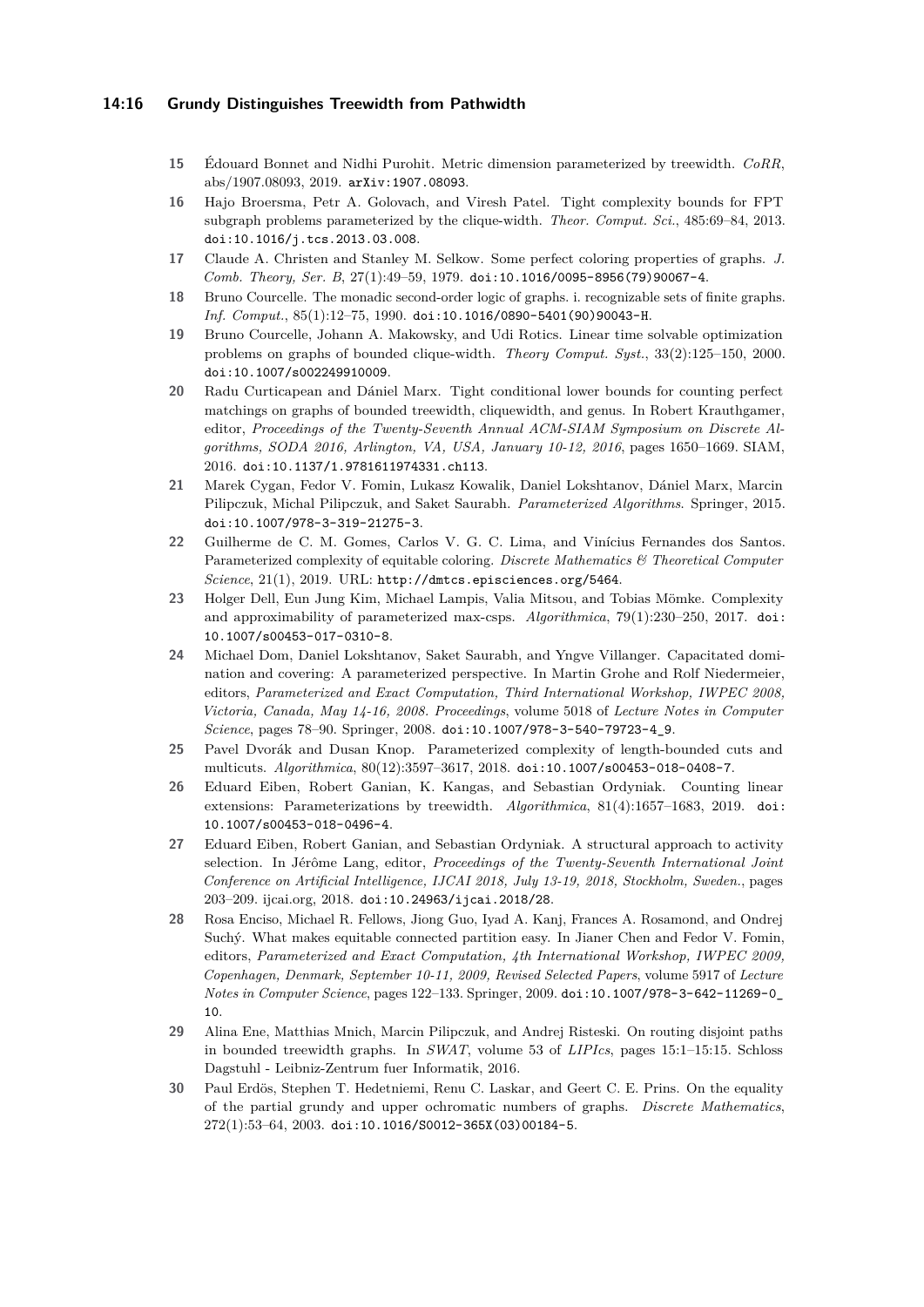- <span id="page-16-6"></span>**31** Michael R. Fellows, Fedor V. Fomin, Daniel Lokshtanov, Frances A. Rosamond, Saket Saurabh, Stefan Szeider, and Carsten Thomassen. On the complexity of some colorful problems parameterized by treewidth. *Inf. Comput.*, 209(2):143–153, 2011. [doi:10.1016/j.ic.2010.](https://doi.org/10.1016/j.ic.2010.11.026) [11.026](https://doi.org/10.1016/j.ic.2010.11.026).
- <span id="page-16-14"></span>**32** Michael R. Fellows, Danny Hermelin, Frances A. Rosamond, and Stéphane Vialette. On the parameterized complexity of multiple-interval graph problems. *Theor. Comput. Sci.*, 410(1):53–61, 2009.
- <span id="page-16-9"></span>**33** Jirí Fiala, Petr A. Golovach, and Jan Kratochvíl. Parameterized complexity of coloring problems: Treewidth versus vertex cover. *Theor. Comput. Sci.*, 412(23):2513–2523, 2011. [doi:10.1016/j.tcs.2010.10.043](https://doi.org/10.1016/j.tcs.2010.10.043).
- <span id="page-16-11"></span>**34** Krzysztof Fleszar, Matthias Mnich, and Joachim Spoerhase. New algorithms for maximum disjoint paths based on tree-likeness. In *ESA*, volume 57 of *LIPIcs*, pages 42:1–42:17. Schloss Dagstuhl - Leibniz-Zentrum fuer Informatik, 2016.
- <span id="page-16-2"></span>**35** Fedor V. Fomin, Petr A. Golovach, Daniel Lokshtanov, and Saket Saurabh. Algorithmic lower bounds for problems parameterized with clique-width. In Moses Charikar, editor, *Proceedings of the Twenty-First Annual ACM-SIAM Symposium on Discrete Algorithms, SODA 2010, Austin, Texas, USA, January 17-19, 2010*, pages 493–502. SIAM, 2010. [doi:](https://doi.org/10.1137/1.9781611973075.42) [10.1137/1.9781611973075.42](https://doi.org/10.1137/1.9781611973075.42).
- <span id="page-16-3"></span>**36** Fedor V. Fomin, Petr A. Golovach, Daniel Lokshtanov, and Saket Saurabh. Almost optimal lower bounds for problems parameterized by clique-width. *SIAM J. Comput.*, 43(5):1541–1563, 2014. [doi:10.1137/130910932](https://doi.org/10.1137/130910932).
- <span id="page-16-4"></span>**37** Fedor V. Fomin, Petr A. Golovach, Daniel Lokshtanov, Saket Saurabh, and Meirav Zehavi. Clique-width III: hamiltonian cycle and the odd case of graph coloring. *ACM Trans. Algorithms*, 15(1):9:1–9:27, 2019. [doi:10.1145/3280824](https://doi.org/10.1145/3280824).
- <span id="page-16-1"></span>**38** Jakub Gajarský, Michael Lampis, and Sebastian Ordyniak. Parameterized algorithms for modular-width. In Gregory Z. Gutin and Stefan Szeider, editors, *Parameterized and Exact Computation - 8th International Symposium, IPEC 2013, Sophia Antipolis, France, September 4-6, 2013, Revised Selected Papers*, volume 8246 of *Lecture Notes in Computer Science*, pages 163–176. Springer, 2013. [doi:10.1007/978-3-319-03898-8\\_15](https://doi.org/10.1007/978-3-319-03898-8_15).
- <span id="page-16-10"></span>**39** Robert Ganian, Fabian Klute, and Sebastian Ordyniak. On structural parameterizations of the bounded-degree vertex deletion problem. In Rolf Niedermeier and Brigitte Vallée, editors, *35th Symposium on Theoretical Aspects of Computer Science, STACS 2018, February 28 to March 3, 2018, Caen, France*, volume 96 of *LIPIcs*, pages 33:1–33:14. Schloss Dagstuhl - Leibniz-Zentrum fuer Informatik, 2018. [doi:10.4230/LIPIcs.STACS.2018.33](https://doi.org/10.4230/LIPIcs.STACS.2018.33).
- <span id="page-16-8"></span>**40** Robert Ganian and Sebastian Ordyniak. The complexity landscape of decompositional parameters for ILP. *Artif. Intell.*, 257:61–71, 2018. [doi:10.1016/j.artint.2017.12.006](https://doi.org/10.1016/j.artint.2017.12.006).
- <span id="page-16-13"></span>**41** Naveen Garg, Vijay V. Vazirani, and Mihalis Yannakakis. Primal-dual approximation algorithms for integral flow and multicut in trees. *Algorithmica*, 18(1):3–20, 1997. [doi:](https://doi.org/10.1007/BF02523685) [10.1007/BF02523685](https://doi.org/10.1007/BF02523685).
- <span id="page-16-12"></span>**42** Elisabeth Gassner. The steiner forest problem revisited. *J. Discrete Algorithms*, 8(2):154–163, 2010. [doi:10.1016/j.jda.2009.05.002](https://doi.org/10.1016/j.jda.2009.05.002).
- <span id="page-16-7"></span>**43** Gregory Z. Gutin, Mark Jones, and Magnus Wahlström. The mixed chinese postman problem parameterized by pathwidth and treedepth. *SIAM J. Discrete Math.*, 30(4):2177–2205, 2016. [doi:10.1137/15M1034337](https://doi.org/10.1137/15M1034337).
- <span id="page-16-0"></span>**44** András Gyárfás and Jenö Lehel. On-line and first fit colorings of graphs. *Journal of Graph Theory*, 12(2):217–227, 1988. [doi:10.1002/jgt.3190120212](https://doi.org/10.1002/jgt.3190120212).
- <span id="page-16-5"></span>**45** Tesshu Hanaka, Ioannis Katsikarelis, Michael Lampis, Yota Otachi, and Florian Sikora. Parameterized orientable deletion. In David Eppstein, editor, *16th Scandinavian Symposium and Workshops on Algorithm Theory, SWAT 2018, June 18-20, 2018, Malmö, Sweden*, volume 101 of *LIPIcs*, pages 24:1–24:13. Schloss Dagstuhl - Leibniz-Zentrum fuer Informatik, 2018. [doi:10.4230/LIPIcs.SWAT.2018.24](https://doi.org/10.4230/LIPIcs.SWAT.2018.24).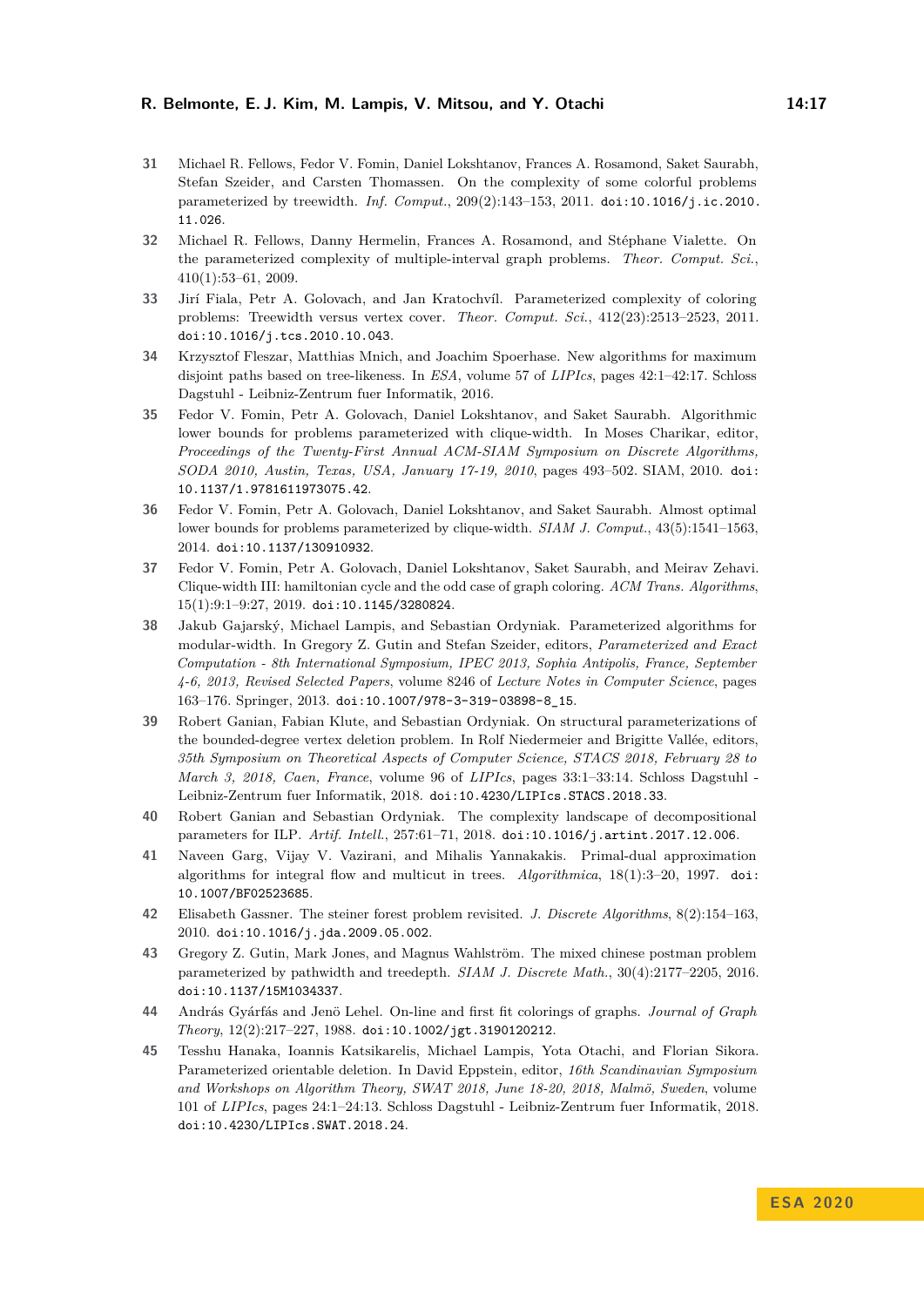### **14:18 Grundy Distinguishes Treewidth from Pathwidth**

- <span id="page-17-0"></span>**46** Frédéric Havet and Leonardo Sampaio. On the grundy and *b*-chromatic numbers of a graph. *Algorithmica*, 65(4):885–899, 2013. [doi:10.1007/s00453-011-9604-4](https://doi.org/10.1007/s00453-011-9604-4).
- <span id="page-17-15"></span>**47** Ramin Javadi and Amir Nikabadi. On the parameterized complexity of sparsest cut and small-set expansion problems, 2019. [arXiv:1910.12353](http://arxiv.org/abs/1910.12353).
- <span id="page-17-8"></span>**48** Ioannis Katsikarelis, Michael Lampis, and Vangelis Th. Paschos. Structurally parameterized d-scattered set. In Andreas Brandstädt, Ekkehard Köhler, and Klaus Meer, editors, *Graph-Theoretic Concepts in Computer Science - 44th International Workshop, WG 2018, Cottbus, Germany, June 27-29, 2018, Proceedings*, volume 11159 of *Lecture Notes in Computer Science*, pages 292–305. Springer, 2018. [doi:10.1007/978-3-030-00256-5\\_24](https://doi.org/10.1007/978-3-030-00256-5_24).
- <span id="page-17-7"></span>**49** Ioannis Katsikarelis, Michael Lampis, and Vangelis Th. Paschos. Structural parameters, tight bounds, and approximation for (k, r)-center. *Discrete Applied Mathematics*, 264:90–117, 2019. [doi:10.1016/j.dam.2018.11.002](https://doi.org/10.1016/j.dam.2018.11.002).
- <span id="page-17-9"></span>**50** Chamanvir Kaur and Neeldhara Misra. On the parameterized complexity of spanning trees with small vertex covers. In *CALDAM*, volume 12016 of *Lecture Notes in Computer Science*, pages 427–438. Springer, 2020.
- <span id="page-17-10"></span>**51** Leon Kellerhals and Tomohiro Koana. Parameterized complexity of geodetic set, 2020. [arXiv:2001.03098](http://arxiv.org/abs/2001.03098).
- <span id="page-17-1"></span>**52** Hal A. Kierstead and Karin Rebecca Saoub. First-fit coloring of bounded tolerance graphs. *Discrete Applied Mathematics*, 159(7):605–611, 2011. [doi:10.1016/j.dam.2010.05.002](https://doi.org/10.1016/j.dam.2010.05.002).
- <span id="page-17-3"></span>**53** Hal A. Kierstead, David A. Smith, and William T. Trotter. First-fit coloring on interval graphs has performance ratio at least 5. *Eur. J. Comb.*, 51:236–254, 2016. [doi:10.1016/j.ejc.2015.](https://doi.org/10.1016/j.ejc.2015.05.015) [05.015](https://doi.org/10.1016/j.ejc.2015.05.015).
- <span id="page-17-11"></span>**54** Dusan Knop, Tomás Masarík, and Tomás Toufar. Parameterized complexity of fair vertex evaluation problems. In Peter Rossmanith, Pinar Heggernes, and Joost-Pieter Katoen, editors, *44th International Symposium on Mathematical Foundations of Computer Science, MFCS 2019, August 26-30, 2019, Aachen, Germany.*, volume 138 of *LIPIcs*, pages 33:1–33:16. Schloss Dagstuhl - Leibniz-Zentrum für Informatik, 2019. [doi:10.4230/LIPIcs.MFCS.2019.33](https://doi.org/10.4230/LIPIcs.MFCS.2019.33).
- <span id="page-17-2"></span>**55** Guy Kortsarz. A lower bound for approximating grundy numbering. *Discrete Mathematics & Theoretical Computer Science*, 9(1), 2007. URL: <http://dmtcs.episciences.org/391>.
- <span id="page-17-4"></span>**56** Michael Lampis. Algorithmic meta-theorems for restrictions of treewidth. *Algorithmica*,  $64(1):19-37, 2012.$  [doi:10.1007/s00453-011-9554-x](https://doi.org/10.1007/s00453-011-9554-x).
- <span id="page-17-14"></span>**57** Michael Lampis. Parameterized maximum path coloring. *Theor. Comput. Sci.*, 511:42–53, 2013. [doi:10.1016/j.tcs.2013.01.012](https://doi.org/10.1016/j.tcs.2013.01.012).
- <span id="page-17-6"></span>**58** Michael Lampis. Model checking lower bounds for simple graphs. *Logical Methods in Computer Science*, 10(1), 2014. [doi:10.2168/LMCS-10\(1:18\)2014](https://doi.org/10.2168/LMCS-10(1:18)2014).
- <span id="page-17-5"></span>**59** Michael Lampis and Valia Mitsou. Treewidth with a quantifier alternation revisited. In Daniel Lokshtanov and Naomi Nishimura, editors, *12th International Symposium on Parameterized and Exact Computation, IPEC 2017, September 6-8, 2017, Vienna, Austria*, volume 89 of *LIPIcs*, pages 26:1–26:12. Schloss Dagstuhl - Leibniz-Zentrum fuer Informatik, 2017. [doi:](https://doi.org/10.4230/LIPIcs.IPEC.2017.26) [10.4230/LIPIcs.IPEC.2017.26](https://doi.org/10.4230/LIPIcs.IPEC.2017.26).
- <span id="page-17-16"></span>**60** Daniel Lokshtanov, Dániel Marx, and Saket Saurabh. Known algorithms on graphs of bounded treewidth are probably optimal. *ACM Trans. Algorithms*, 14(2):13:1–13:30, 2018. [doi:10.1145/3170442](https://doi.org/10.1145/3170442).
- <span id="page-17-13"></span>**61** Dániel Marx and Michal Pilipczuk. Everything you always wanted to know about the parameterized complexity of subgraph isomorphism (but were afraid to ask). In Ernst W. Mayr and Natacha Portier, editors, *31st International Symposium on Theoretical Aspects of Computer Science (STACS 2014), STACS 2014, March 5-8, 2014, Lyon, France*, volume 25 of *LIPIcs*, pages 542–553. Schloss Dagstuhl - Leibniz-Zentrum fuer Informatik, 2014. [doi:](https://doi.org/10.4230/LIPIcs.STACS.2014.542) [10.4230/LIPIcs.STACS.2014.542](https://doi.org/10.4230/LIPIcs.STACS.2014.542).
- <span id="page-17-12"></span>**62** Kitty Meeks and Alexander Scott. The parameterised complexity of list problems on graphs of bounded treewidth. *Inf. Comput.*, 251:91–103, 2016. [doi:10.1016/j.ic.2016.08.001](https://doi.org/10.1016/j.ic.2016.08.001).